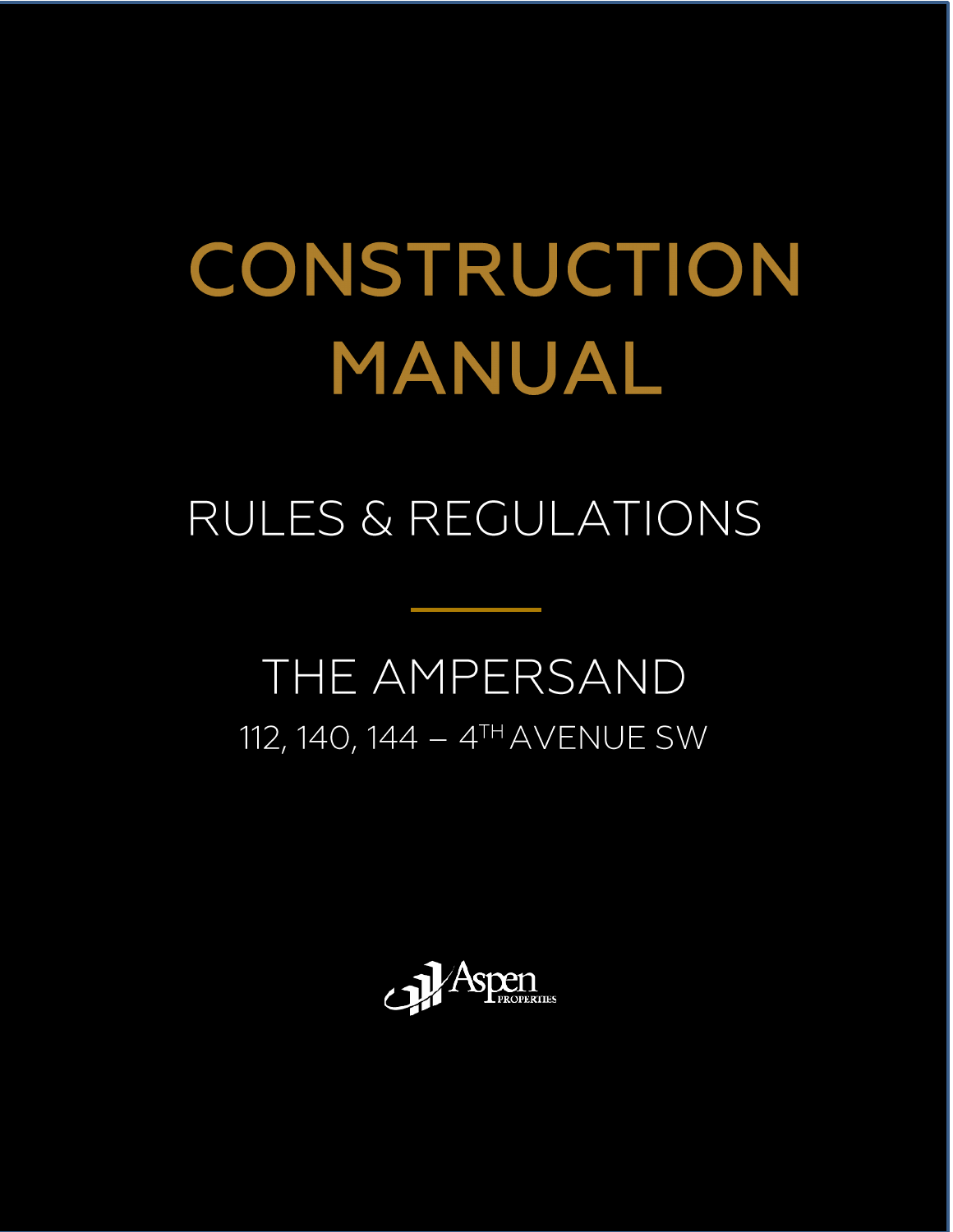The "Construction Rules and Regulations" developed for The Ampersand is an extensive summary of information necessary for tenants and contractors undertaking construction work in the building. Aspen Properties (SLP) GP Ltd. (the "Landlord") requires that a copy of this document is included with Tenant Tender Packages and a second copy is posted at the job site. All contractors are required to comply with the regulations set forth. Failure to do so will result in removal from the premises, delays to the project and additional costs.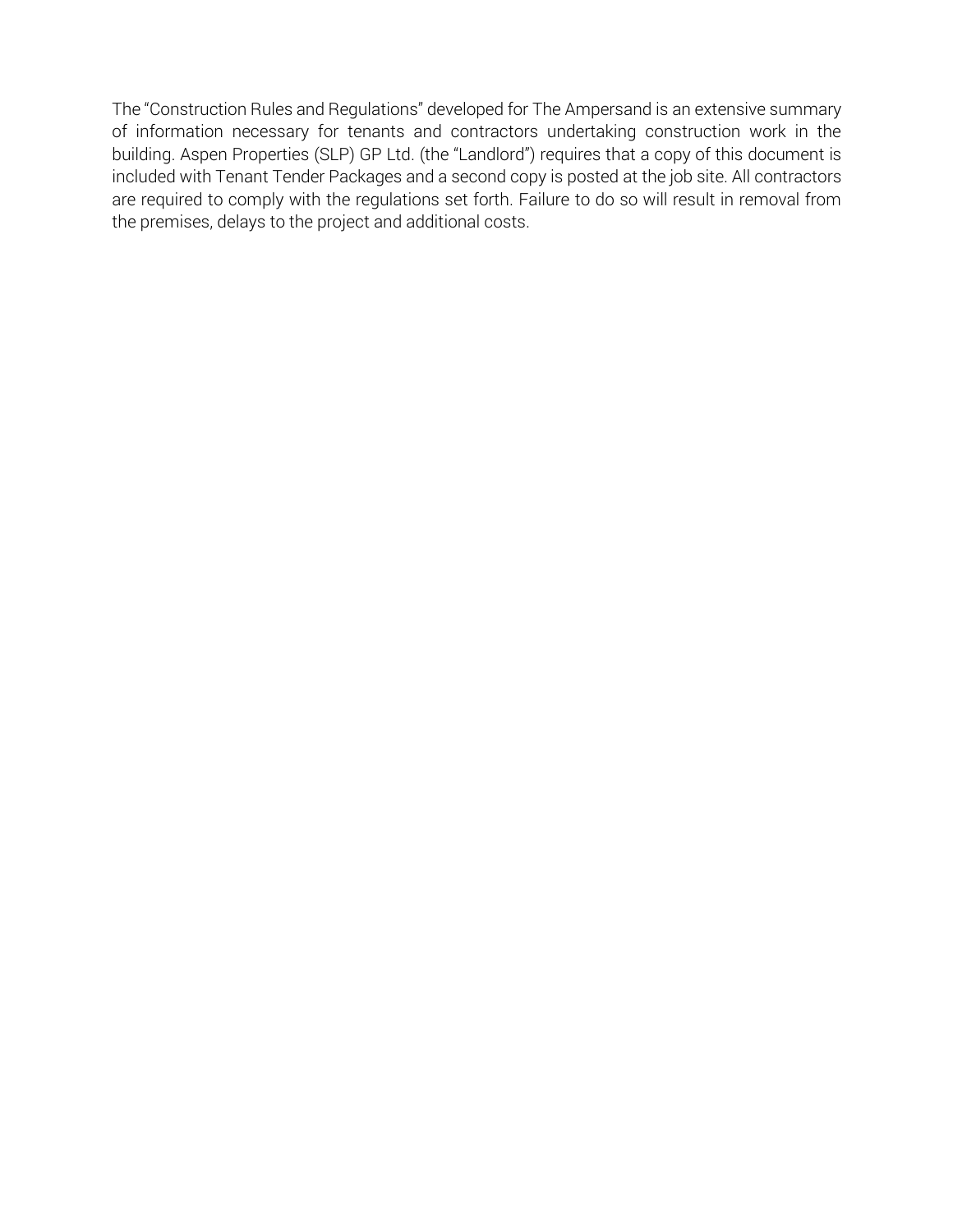#### INTRODUCTION

This manual has been prepared to introduce tenants and contractors to the **Aspen Property** Management design, systems and Building Regulations for The Ampersand in order to assist in the design and construction of the leased premises. The manual is to be read in conjunction with the building lease document. In the event of any conflict between this manual and the lease, the provisions of the lease or any other specific written agreements between the landlord and tenant shall prevail.

The landlord reserves the right, from time to time, to add or amend the information, procedures and regulations contained herein. Any such additions or amendments will affect any construction work undertaken after the addition or amendment has been issued.

#### GENERAL INFORMATION

#### APPROVAL FOR CONSTRUCTION

The landlord will appoint a Property Manager/Project Manager who will guide and assist the tenant throughout the construction and renovation and will act as a point of contact within the landlord's organization. All questions, comments and submissions are to be addressed to:

#### Aspen Properties (SLP) GP Ltd.

Suite 1800, 140 - 4<sup>th</sup> Avenue Calgary, Alberta T2P 3N3 Phone: 403.216.2247 Fax: 403.216.2661 Email: [dgardin@aspenproperties.ca](mailto:dgardin@aspenproperties.ca)

#### BUILDING HOURS

The Ampersand (112, 140 &144 - 4<sup>th</sup> Avenue SW) is open to the public Monday to Friday from 6:00am to 6:00pm

The Property Management Office (located at 1800, 140 4th Avenue SW) is open: Monday to Friday: 8:30am to 5:00pm Saturday – Sunday and Statutory Holidays: Closed

During certain times of the year, holiday hours are in effect and work will be affected accordingly. Please consult with Aspen Property Management for further details.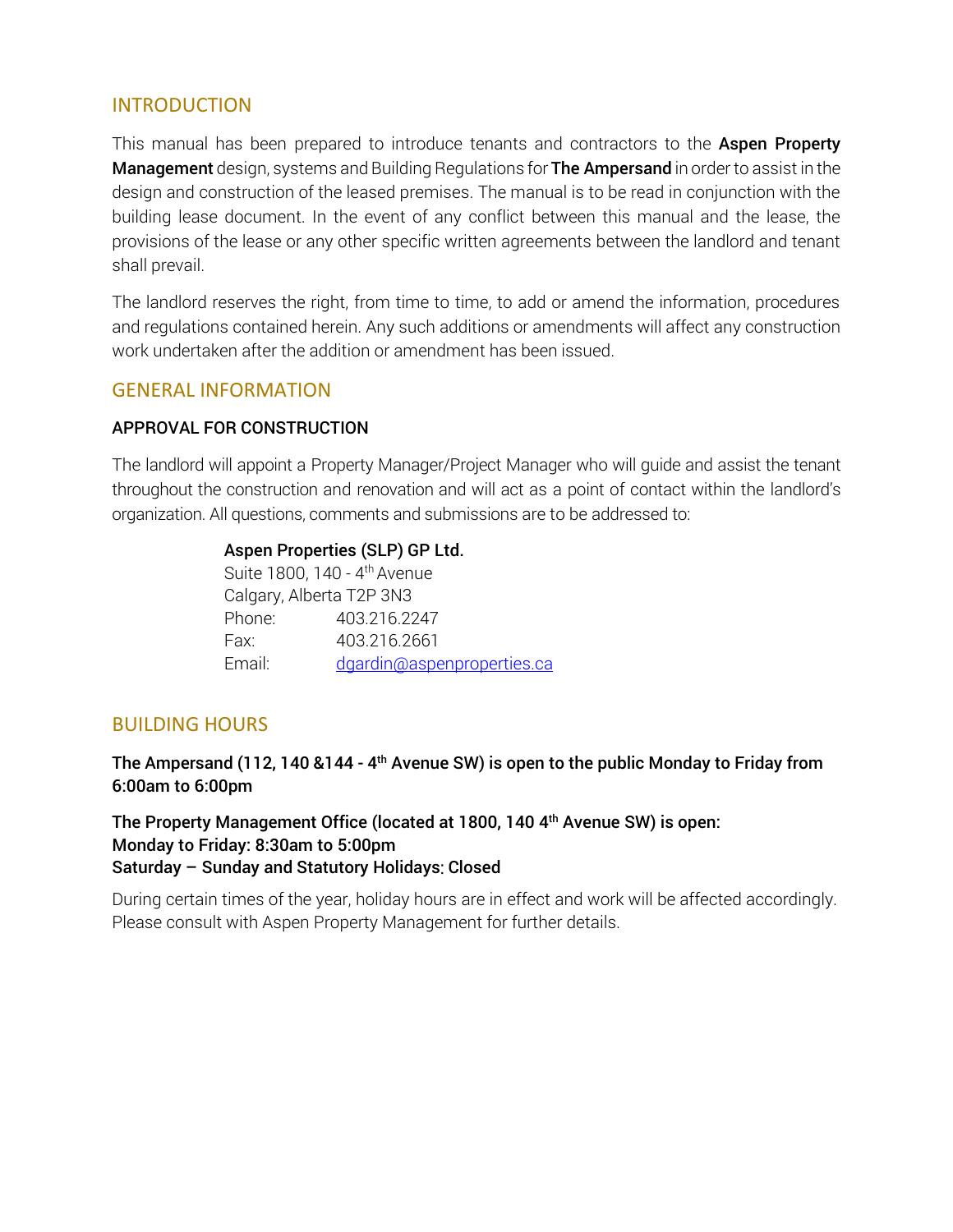# CONSTRUCTION RULES & REGULATIONS

#### Approval for Construction

#### No construction may commence without the following:

a) A CCDC2 contract must be submitted to the Property Manager/Project Manager for review and execution. For the purposes of this document, the Owner shall be **Aspen Properties (SLP) GP Inc.** 

b) Approval of demolition drawings by the landlord and a valid Demolition Permit issued by the City of Calgary.

c) Written approval from property management/project manager of submitted architectural, mechanical, structural, and electrical drawings*. (Refer to Schedule A- Tenant Design and Working Drawings)* A PDF file must be provided to the landlord containing the approved,as built design.

d) Obtaining a City of Calgary Building Permit and supplying a copy to the landlord.

- Design and construction work must comply with all applicable City of Calgary by-laws. The tenant/contractor must obtain all necessary permits and approvals from the appropriate government authorities before construction begins within the premises. A copy of all permits must be delivered to the landlord. The tenant/contractor must immediately correct any work, which does not meet with the approval of the building inspector, even though the drawings may have been reviewed previously by the appropriate government authorities and the landlord. Any revisions to the reviewed drawings requested by such authorities must be brought to the attention of the landlord immediately. Should the tenant/contractor unduly delay the required corrections, the landlord may make the corrections at the tenant's/contractor's expense.
- d) Providing a copy of liability insurance meeting the following requirements;
	- 1. Certificate Holder: Aspen Properties (SLP) Ltd., 1800, 140 4th Ave SW, Calgary, Alberta T2P 3N3
	- 2. A copy of liability insurance naming, Aspen Properties (SLP) GP Inc., Aspen Properties (SLP) Limited Partnership, Aspen Properties Partnership 7, Aspen Property Management Limited Partnership, GMI Servicing Inc., PSBIB-RE Partners Inc. and Aspen Properties (SLP) Ltd. as additional insured for the year ahead.
	- 3. Comprehensive general liability insurance for not less than \$5,000,000.00 for death or injury to one or more persons and for property damage for each occurrence. We will accept general liability in addition to Umbrella Insurance, so long as the total amount is equal to \$5,000,000.00.
	- 4. The certificate is to contain a waiver of subrogation **against** Aspen Properties (SLP) Ltd. and Aspen Property Management Limited Partnership;
	- 5. Certificate is to contain confirmation that the insurer will provide the Certificate Holder with 30 days' notice of cancellation of the policy or of any material change in the policy; and
	- 6. Provide evidence of WCB registration and proof the account is in good standing for

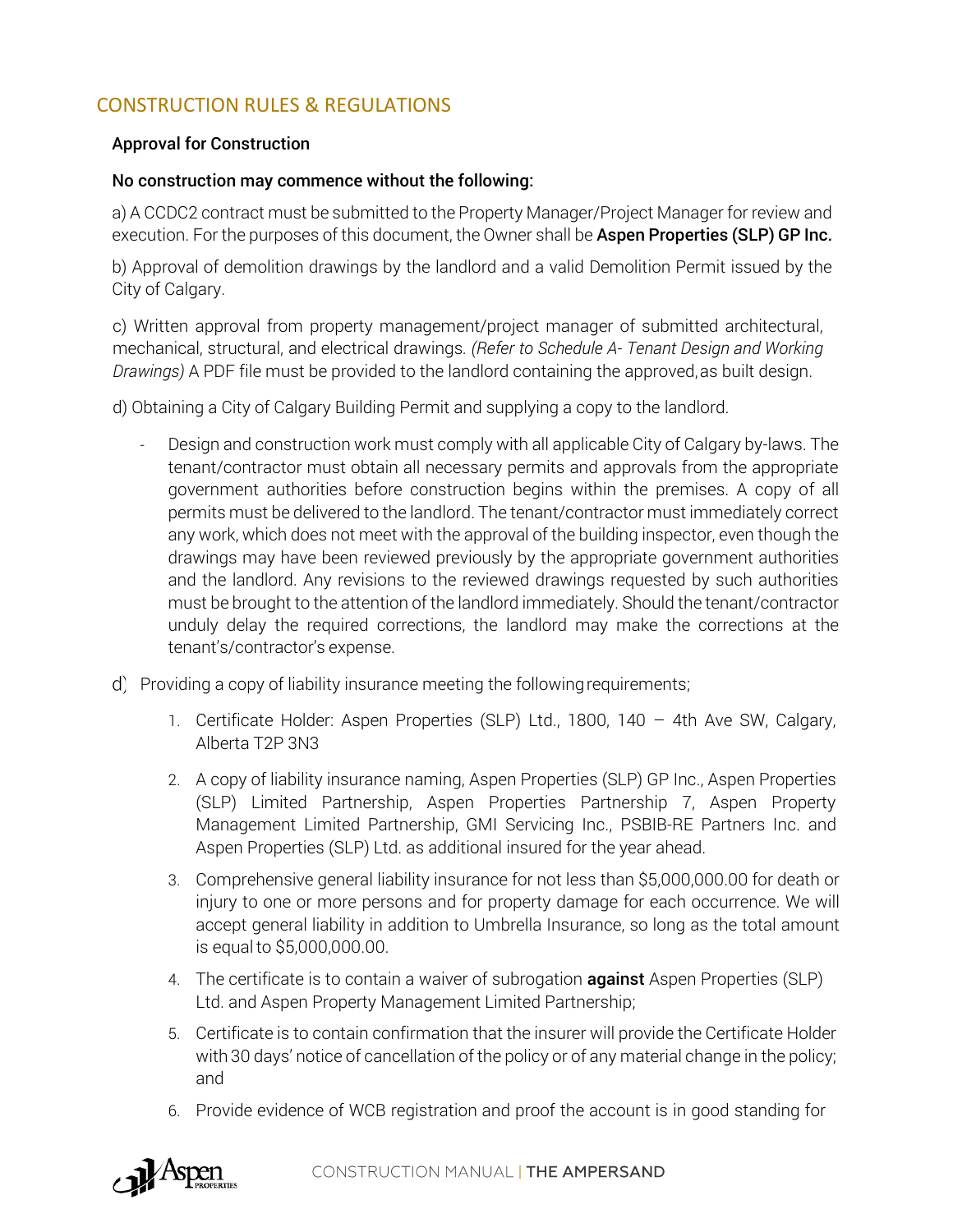all trades accessing the site.

- 7. Provide the landlord, a list of all subtrades including contact names and emergency phone numbers along with a copy of a Prime Contractor letter.
- 8. Complete Security Clearances authorized by Aspen Property Management and/or fire impairments, as needed.

#### *Contractors starting construction prior to the above, or not adhering to the following methods or procedures, will be removed from the job site at the discretion of the landlord. All plans submitted are subject to peer review by base building engineers/consultants. Additional fees may apply.*

# GENERAL CONSTRUCTION NOTES

- The contractor is required to provide walk-off mats at entrances to the site to prevent debris and drywall dust from being tracked into corridors, elevators or common areas. Provisions to be made for mopping and cleaning. The contractor is responsible for any cleaning charges related to construction.
- b) Install only hardware compatible with the base building standard and key entrance doorand all internal doors to the base building master and sub-keying system. Contact Aspen Property Management for more information.
- For the duration of construction, filter material must be fastened to the return air grills atduct shafts and on radiation and induction cabinet grills. Filter material is to be maintained and must be removed when construction is completed.
- d) If any HVAC systems are contaminated with construction dust or debris, determined by the landlord's representatives, the contractor will be responsible for the costs the landlord incurs. Contact the Operations Manager for further information.
- If the landlord approved renovation plans include the painting of the perimeter HVAC cabinets, all removable parts must be removed and painted separately and notreinstalled until dry.
- All stairwell and janitorial room doors must remain closed.
- For base building design specifications please contact Aspen Property Management

#### **SECURITY**

Security, Building Operations and Aspen Property Management will enforce compliance with all Construction Rules and Regulations.

- a) Building security will not provide site access without an authorized Security Clearance. To submit a Security Clearance request please visit this [link.](https://aspenproperties.wufoo.com/forms/m2z3s6l0a47e4f/)
- The tenant is responsible for providing its contractors access to the premises. All sub-trades and material suppliers must sign in at the concierge desk upon arrival and sign out on departure.
- An appropriate Permit must be posted inside the workspace at all times during the project.

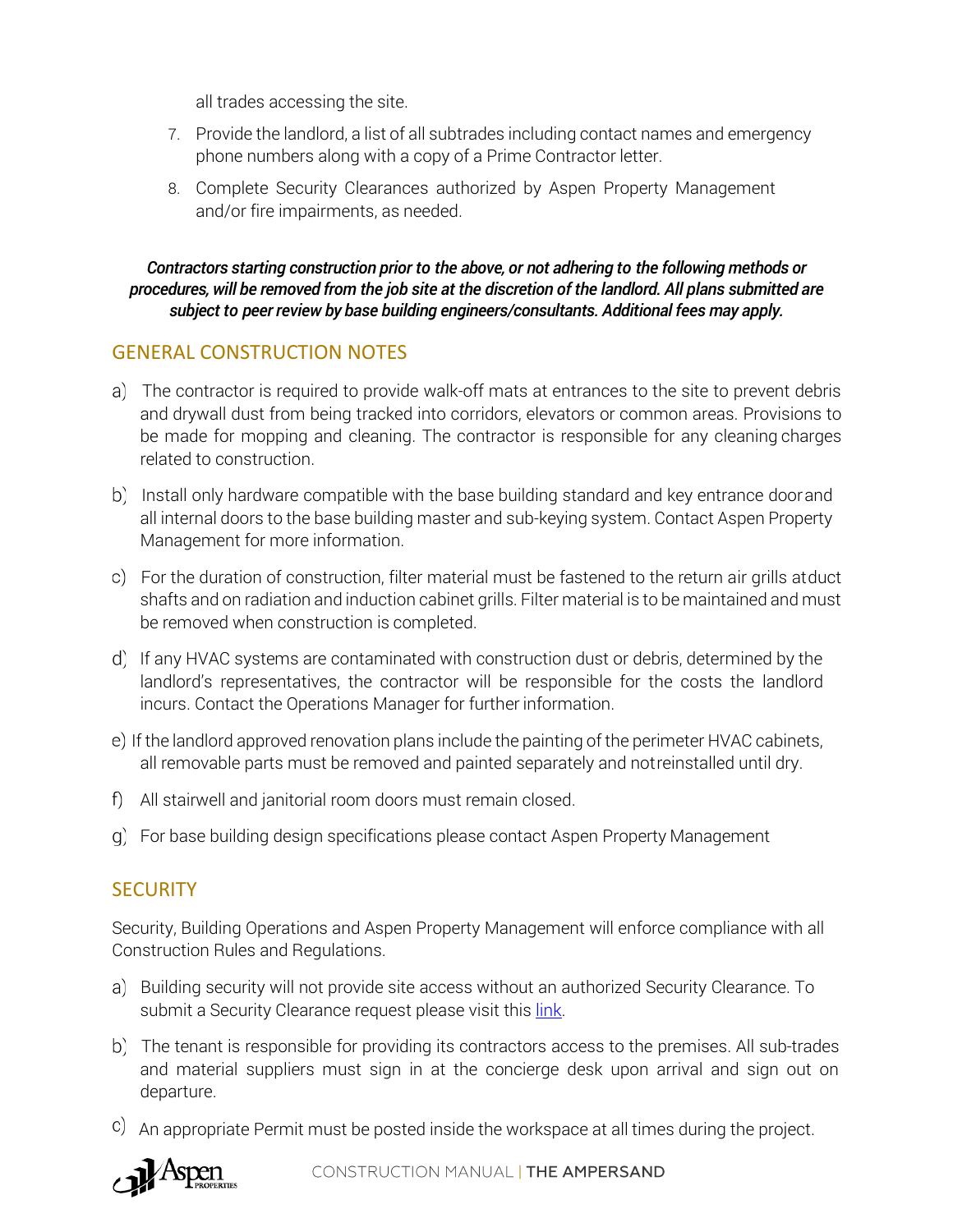- Appropriate identification is required to sign out building keys or access cards. Accepted Identification: Driver's License, Major Credit Cards, Bank Cards, and Employee ID Cards. Business Cards, Retailer/ Membership Cards and Alberta Health Care Cards are not accepted. Any cost incurred by the landlord for lost keys are the responsibility of the contractor who signed them out.
- e) The tenant/contractor is fully responsible for the physical security of the leased premises in which they are working and the contents therein throughout the construction period. If access to neighbouring tenant premises is required for coring etc., the tenant has the right to request security. The tenant completing the work will be responsible for the additional security charges incurred. The contractor will allow Aspen Property Management to make all arrangements with neighboring tenants and not contact them directly.
- $\uparrow$  The landlord is not responsible for tools or materials left on site.
- g) In the event of a dispute, contact the landlord or landlord's agent. Unresolved issues will be forwarded to the Property Manager for resolution.

# LOADING DOCK PROCEDURES

- a) Parking in the Loading areas is not permitted. Unload and remove vehicles promptly. Leaving vehicles in the loading area for extended periods will not be tolerated and are subject to towing and ticketing. All deliveries must be made through the designated loading area and designated freight elevator only. Contractors are to receive their own deliveries. The landlord's staff will not sign for any deliveries to site. An elevator booking form sent to Aspen Property Management is required; authorization will be confirmed and then coordinated through security.
- Contractors must supply their own carts. Only clean, soft rubber wheeled units arepermitted No pallet jacks with heavy loads are permitted on tiled floors.
- Any repairs or cleaning required to the property as a result of tenant/contractor deliveries will be made by the landlord at the tenant's/contractor's expense. Contractors are responsible for the disposal of any packing material, such as pallets, crates, etc.
- d) Moving of debris and construction materials is only permitted after normal businesshours.

#### FREIGHT ELEVATOR USE

- a) Submit an elevator booking request to Aspen Property Management at least two (2) business days in advance of required use. Contractors must sign in and out with security for elevator access. An elevator booking request form can be found at this [link.](https://aspenproperties.wufoo.com/forms/q3tb82z0jh0690/)
- b) An elevator may be available for use during office hours; however, prior approval will be required from Property Management and/or Operations. With prior arrangements, the freight elevator can be locked off on weekends and weekday evenings.
- Aspen Security or Building Operations will inspect the elevator when the contractor is finished. Elevators must be cleaned and damage free when returned to service. Cost to repair or clean will be charged back to the tenant.

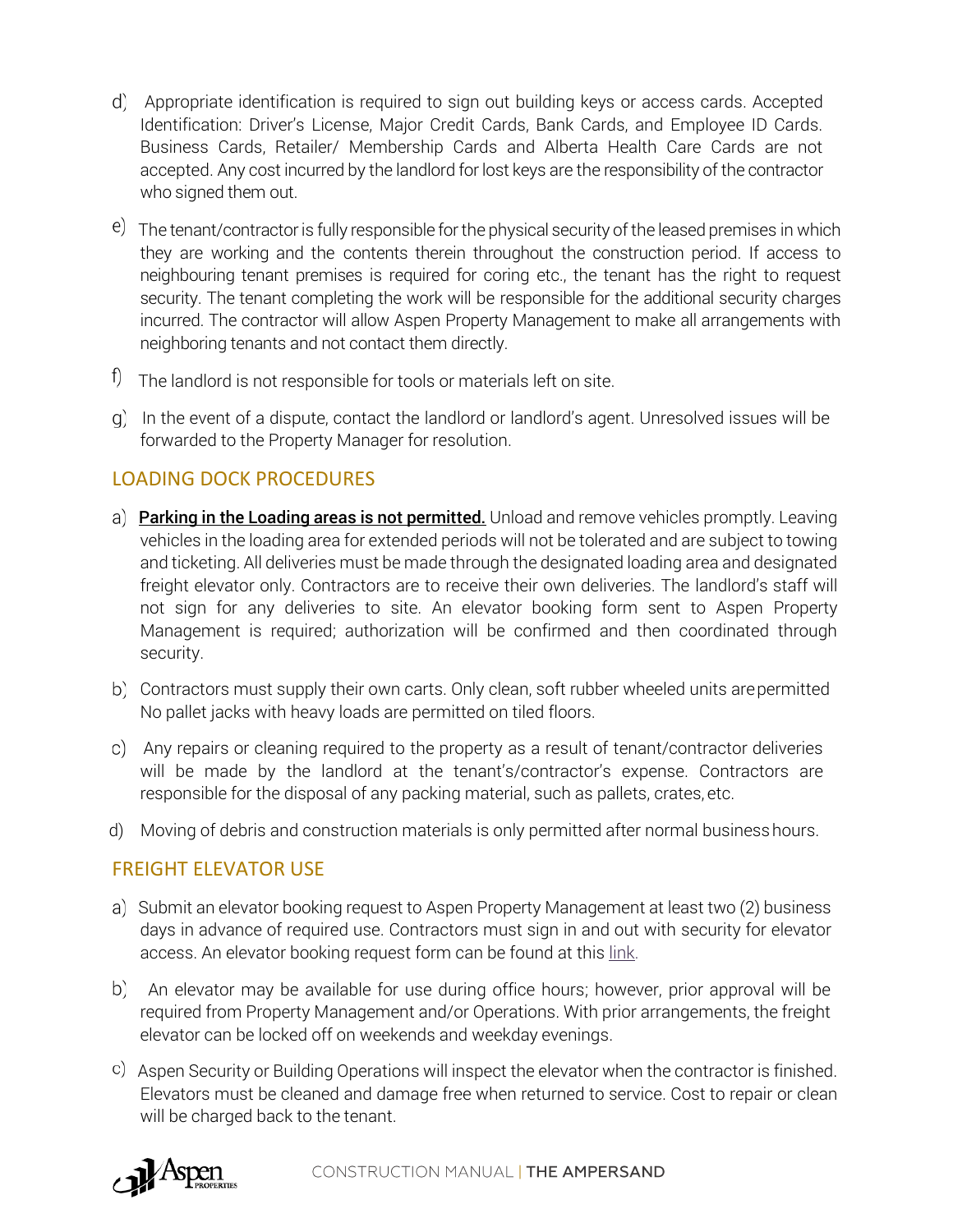d) Do not prop elevator doors open or force them closed. Damage caused by improper elevator use is the responsibility of the contractor. Contractors found blocking off the freight elevator during regular business hours will be removed from site.

#### Freight Elevator Dimensions:

East: Door: 84" H x 47.5" W Interior*:* 77" W X 79'" D X 120" H

North and West: Doors: 84" H X 42" W Interior: 75.26" W X 57.88" D X 98" H

#### HOURS OF WORK (NOISY OR ODOROUS WORK)

- Core drilling, hammer drilling, table saws, power actuated tools and other work of a noisy, dusty, or vibrant nature must be done after building hours. The landlord is not responsiblefor any overtime charges relating to required after-hours work.
- b) Absolutely no noise or fume generating construction is to occur within the buildings between 6:00am to 6:00pm without the landlord's prior written consent. Any contractor found not abiding by the above-noted hours of construction will be stopped and removed from the building.
- Work that interferes with other tenants or results in tenant complaints will be stopped immediately.
- Noisy or odorous work migrating to occupied areas that result in tenant complaints will be stopped.
- Radios are not permitted on the job site. Exception: hand-held two-way radios for voice communication.
- Odorous materials such as oil base paints spray applied finishes etc. must be applied after building hours. Provisions must be made for adequate ventilation to ensure safe working conditions. Ensure that lingering odors are cleared prior to the commencement of the next regular business day. Limited amounts of latex paint may be used during regular building hours.
- Painting, wall covering, or flooring installations are not allowed in common areas during building hours, without prior approval.
- h) No smoking is allowed at any time on construction sites, smoking is permitted only in designated areas.

#### GARBAGE DISPOSAL

Removal of garbage and construction debris generated by the work of a tenant's contractor will be the total responsibility of the contractor, subject to the waste removal and recycling program of the building.

- The building's garbage bins cannot be used for disposal of construction materials.
- b) If space is available, the landlord may provide a location for a contractor bin. ContactAspen Property Management for further information.
- Contractor must keep the area around bins in a clean and tidy condition at all times.

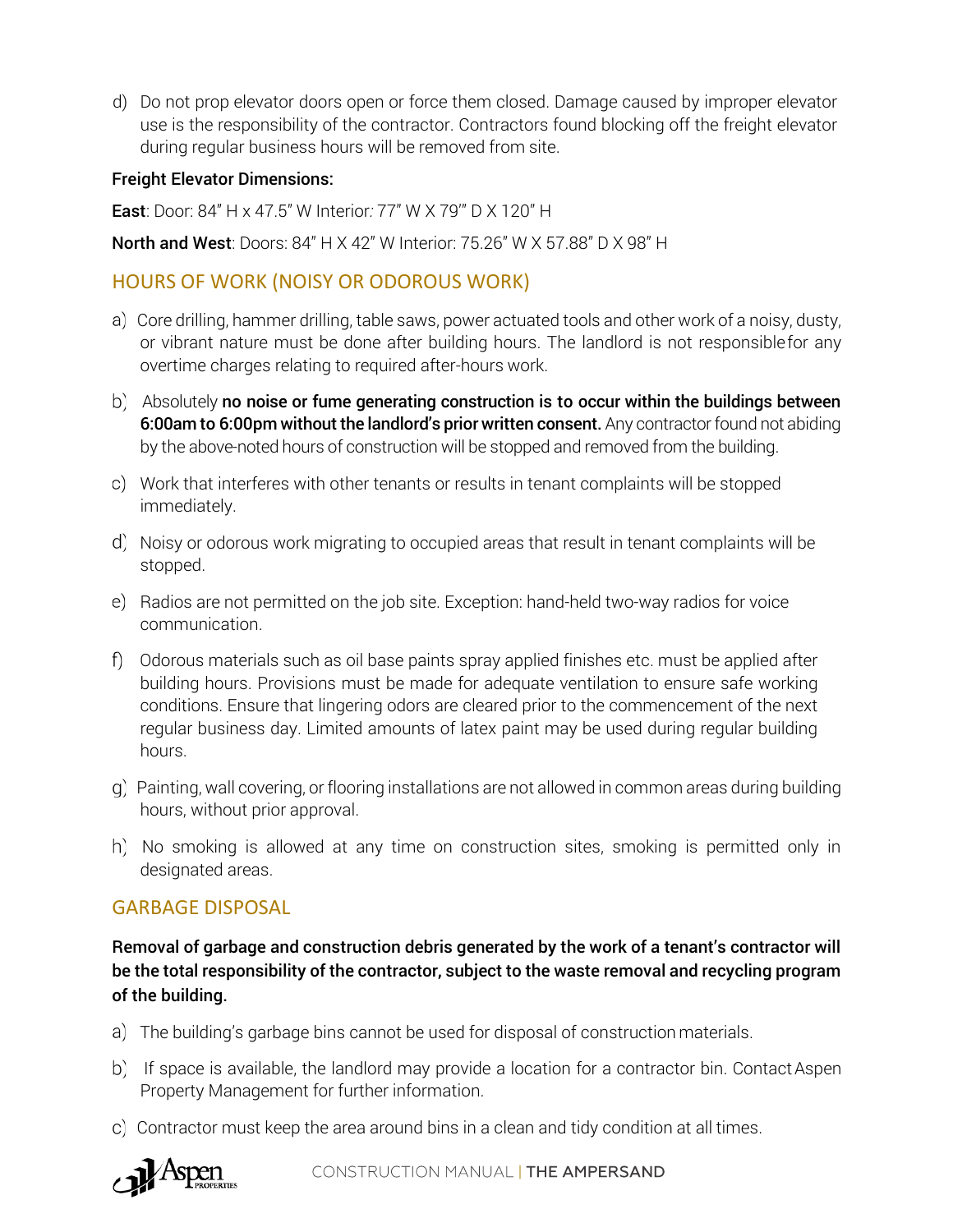- d) Removal of garbage and construction debris via bins or trucks is only permitted after hours. Garbage should only be moved in the freight elevator and through the freight corridors.
- e) Do not leave garbage in common areas, emergency exits, fire lanes, near building entries and or near utility services.
- f) All construction bins must be placed on plywood while in the loading dock, not rollers.

#### RECOMMENDED WASTE DIVERSION METHODS

Courtesy of the National Institute of Building Sciences

There are a variety of ways a contractor can divert construction waste and demolition debris at the jobsite the following general practices are common:

- 1. 10-12% of a project's construction waste stream can be cardboard. While protecting new materials is necessary, the contractor can direct subcontractors and suppliers to reduce extraneous packing. Other tactics include:
	- o Purchase materials in bulk where possible to avoid individual packaging.
	- o Use returnable containers and packing materials.
	- o Re-use non-returnable containers on the jobsite to the maximum extent possible.
- 2. Use scrap in lieu of cutting full new materials. Direct subcontractors and trades to collect and keep scrap at cutting and fabrication locations. Collect paint and liquids fromalmostempty containers. Avoid disposing of useable materials simply because there is not enough in one container to finish a job.
- 3. For materials that are heated, mixed, exposed to environmental conditions or otherwise subject to spoilage, limit preparation to quantities which can be installed within their expiration times. Working in smaller batches reduces the necessity to throw out expired or spoiled materials. Ensure volatile materials, and materials that degrade when exposed to heat, cold or moisture are protected from spoilage and not wasted.
- 4. Establish a return or buy-back arrangement with suppliers.
- 5. Prior to demolition, salvage as much material as possible. Windows, doors, woodflooring, cabinetry, millwork, plumbing fixtures, and mechanical equipment anything that can be detached and removed can often be re-purposed. When developing the Waste Management Plan, identify the most valuable and accessible materials to optimize application of resources.
- 6. Concrete and masonry is recyclable. Some waste haulers will accept comingledconcrete for recycling. Where concrete must be separated, plan for a concrete bin at the site.
- 7. Structural steel and most metals have resale value; plan to sell these materials and use the funds to offset project costs. All metals are recyclable even if they hold no scrap value. Plan to recycle all metal that cannot be sold.
- 8. Unused, or used but serviceable materials can be sold to architectural salvage orused

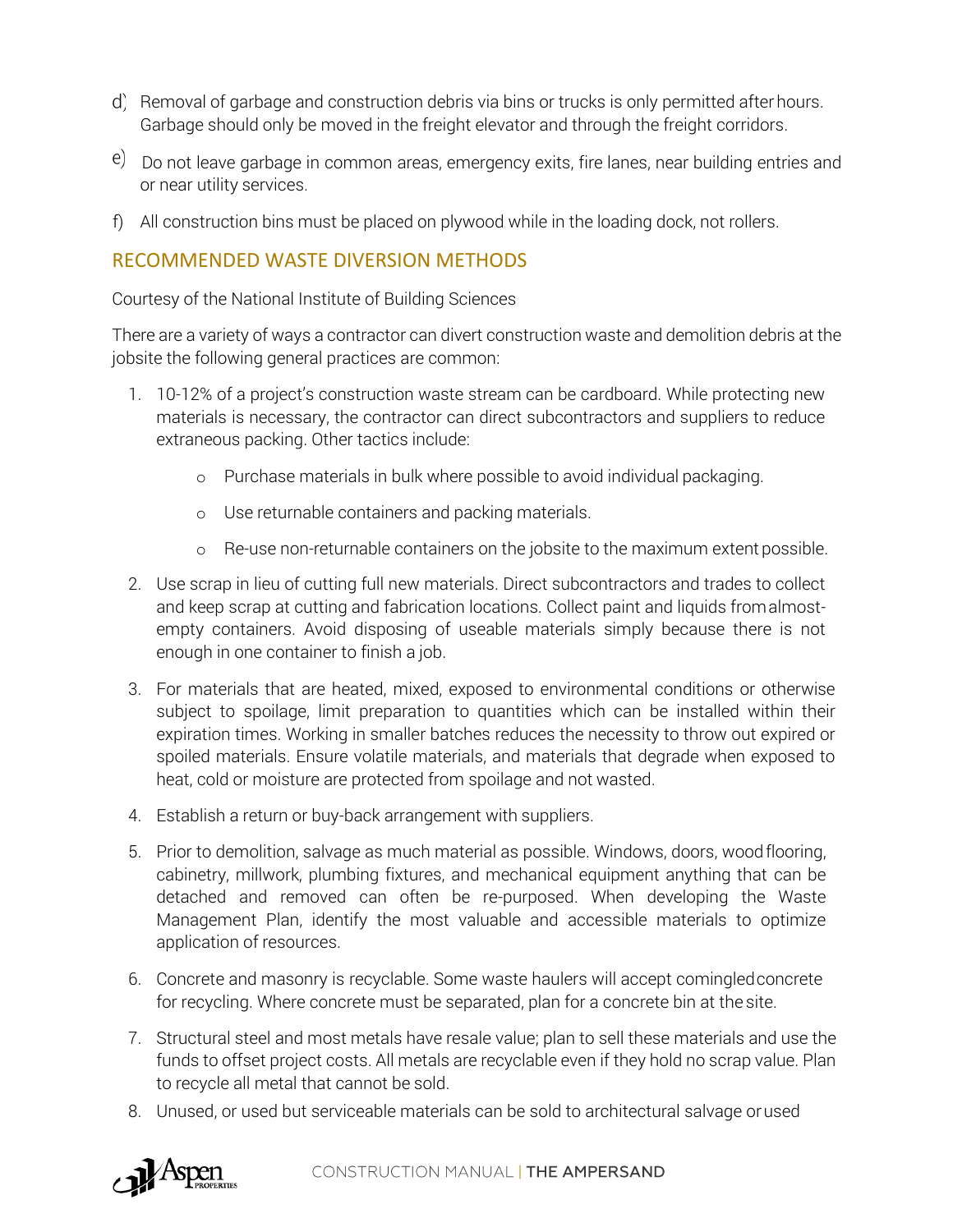materials retail outlets. Donations to a non-profit organization (such as Habitat for Humanity's Re-Store) are often tax-deductible.

9. Current recycling/waste diversion methods used by landlords should be used.

# COMMON AREAS

- For tenant construction work, confine all construction materials, store fixtures, tools etc. within the tenant space.
- b) Contractors performing work on behalf of the landlord in common areas, are tostore materials, fixtures, tools etc. in an area designated by the landlord.
- No tenant work is allowed in the common areas of the building without prior written approval.
- The contractor is responsible for protecting all public areas affected by tenant construction. Immediately repairing any damage as it occurs to the satisfaction of the landlord. If necessary, the landlord will make repairs at the tenant's/contractor's expense.
- No material or debris are to be kept in public corridors or lobbies at any time. Material found will be removed and disposed of by the landlord at the tenant's expense.
- The contractor is responsible for wrapping or otherwise protecting the existing tenant entrance doors from damage. Failure to protect frames in advance of tenant construction may result in repair or painting charges at the tenant's expense.
- Tenant contractors are permitted to use the building washrooms designated by Property Management; however, plumbingfixtures cannot be used for cleaning tools, brushes, etc., nor for dumping mud, solvents, paints, etc., and must be well maintained. Repair and cleaning charges arising from misuse are a tenant responsibility.
- h) Any common corridor vinyl wall coverings affected by construction, must be removed from corner to corner and new vinyl to match the existing installed. If the existing vinyl is nolonger available, an alternate must be provided for approval by the landlord. All costs associated with this work are at the tenant's expense.
- Contractor is to provide walk-off mats at entrances to the site to prevent debris and drywall dust from being tracked into corridors or common areas.

# X-RAY, CORING, CUTTING AND CHIPPING

- All x-raying, coring, cutting and chipping requires prior approval from the landlord. If such work is deemed necessary and acceptable to the landlord and the landlord's structural engineers, xray and drilling etc. shall be carried out after regular building hours by the tenant's contractor at the tenant's cost.
- b) Provide a drawing showing the location and size of the proposed opening(s). Drawings shall be submitted to the base building structural engineer for structural review and comment prior to any further action. Contact names and phone numbers are listed at the end of thisdocument.

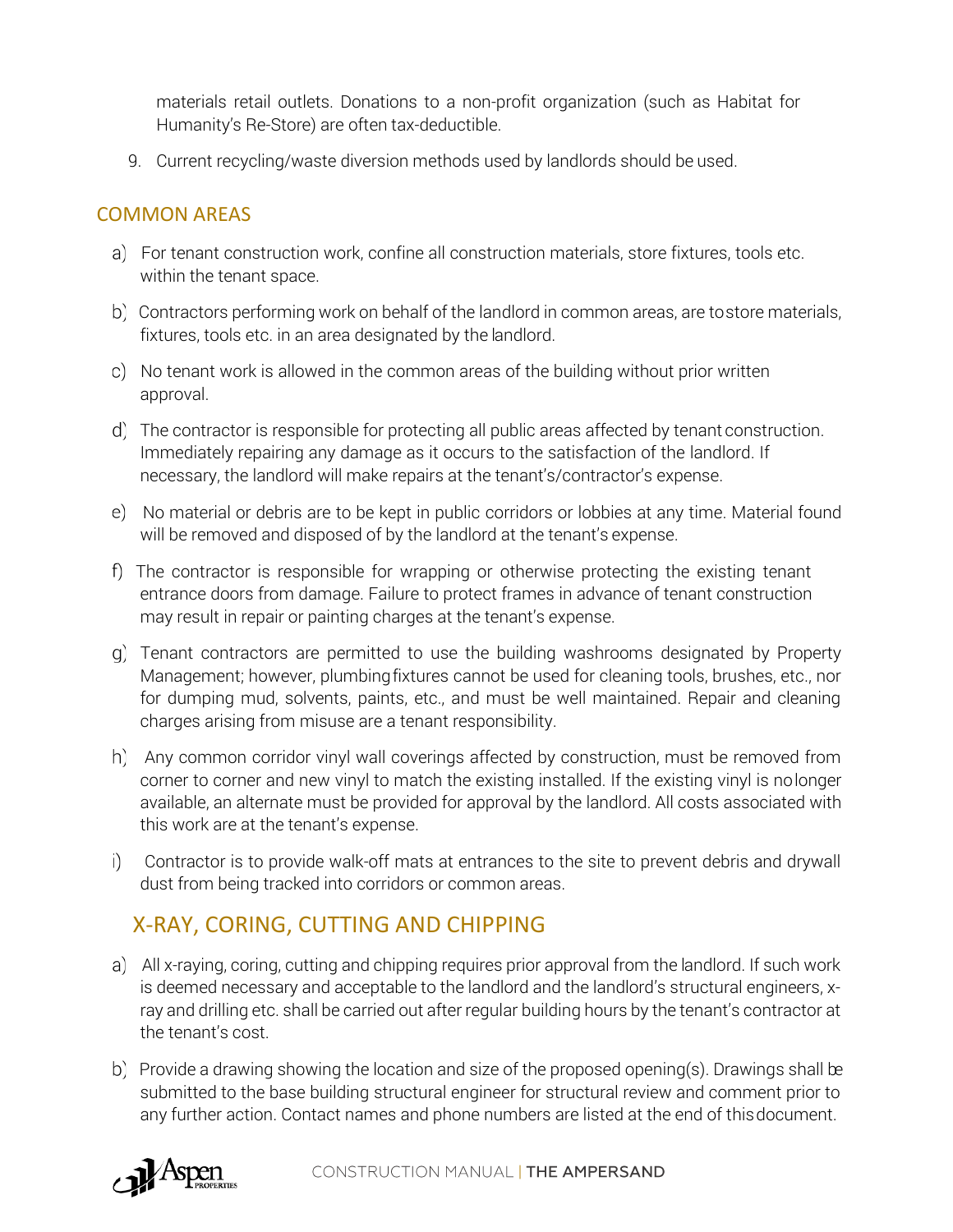- Contractors are responsible for all fees associated with reviews by the structural consultant. Contact the base building structural consultant for fee schedule. Depending on the complexity of the coring, cutting or chipping, periodic site inspections by the structural consultant may also be required.
- Contractor to make arrangements with the Operations Manager prior to x-raying, to ensure publicsafety. *A minimum of 3 business days notice is required prior to coring, as well as prior to completing any hookups after coring is complete.*
- All slab penetrations must be fire stopped and water sealed to maintain the integrity ofthe slab.
- The tenant and tenant's contractor assume all risks in coring, cutting, drilling or chipping the floor slab. The landlord, at the tenant's expense, will repair structural elements or cast in slab services damaged by the contractor.
- Slab cutting will be by wet saw method only. Saw cutting will require the erection of scaffolding on the floor below to assist in the removal of the concrete pieces. Wet or dry based on base building engineer's recommendations and approval.
- h) Security must be notified prior to any x-raying occurring as a sweep of the floors above and below the work must be done to ensure the safety of potential tenants and contractors that may be working on these other floors.

Should the x-ray and coring procedures not have been followed by the tenant and the necessary approvals not have been obtained, the tenant must bear any, and all expenses associated with the following:

- 1. Determination if the integrity of the structure has been compromised;
- 2. Design by structural engineer of any remedial measures necessary to restore structural integrity through a method of external reinforcement;
- 3. Implementation of such remedial measures.

#### ACCESS TO EXISTING TENANT SPACE

- a) Arrange access to existing tenant spaces through Aspen Property Management. A security clearance request must be completed and a minimum of 2 business days' noticeis required
- Costs incurred by adjacent tenants, for security, repairs, or cleaning will be borne by the landlord and charged back to the tenant/contractors, inclusive of a 15% administrationfee.
- The landlord will not provide access to occupied tenancies without written authorization from that tenant, obtained by Aspen Property Management. Contractors are not to godirectly to any occupied tenant for approval of access.

#### LIFE SAFETY SYSTEMS

Life Safety Systems refer to Fire Alarm systems, Emergency Power, Lighting systems, Fire Pumps, Standpipe and Sprinkler systems, Smoke Exhaust and Emergency Pressurization systems.

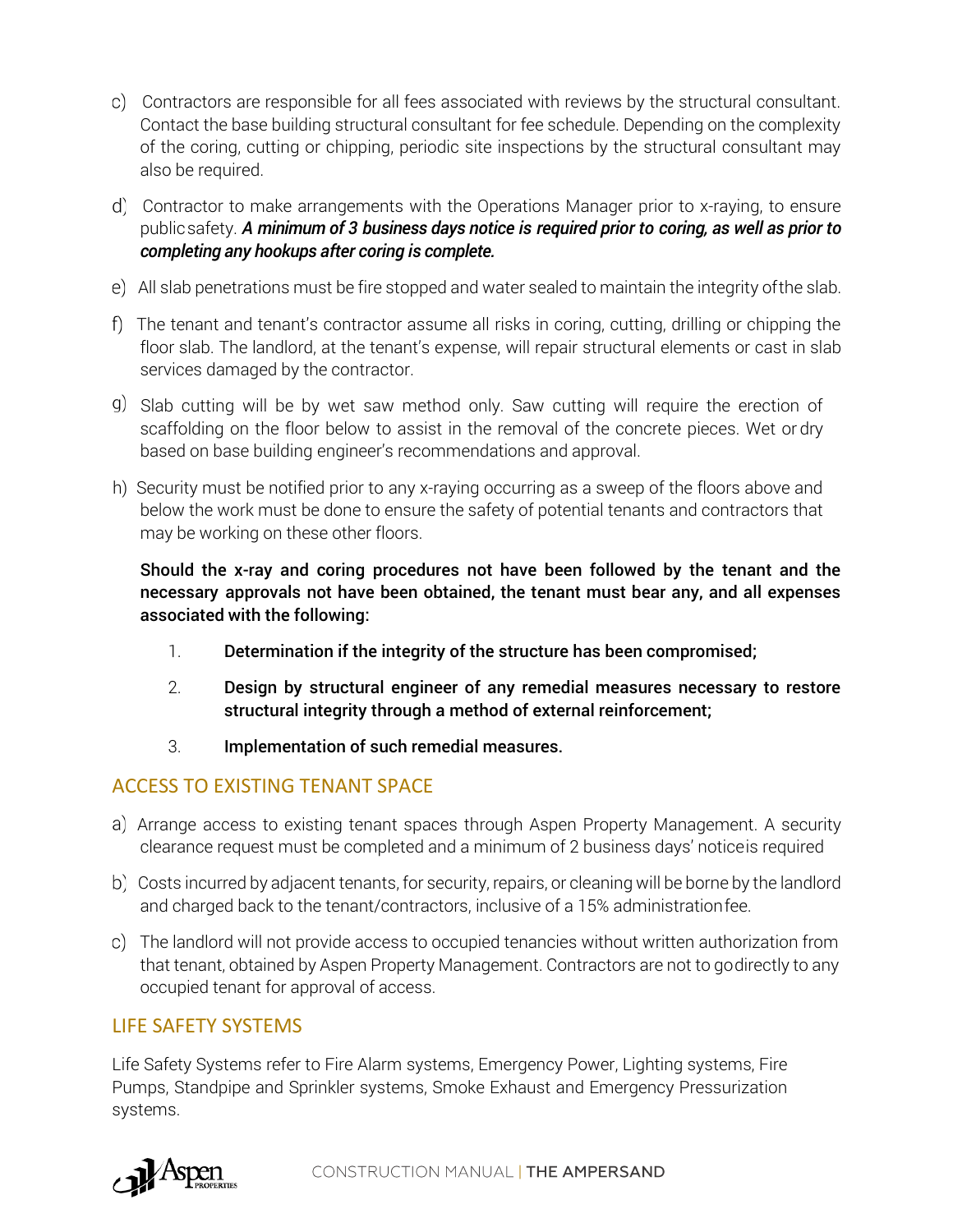a) Contact the Operations Manager for final tie-in and verification.

 The designated base building fire alarm contractor must perform all fire alarm work, including conduit and wiring, disconnects, connections and final tie-ins of speakers, sprinklers (associated electrical), pull stations, smoke detectors and other life safety devices.

- Work affecting Life Safety systems must be completed after normal business hours.
- d) Notify the Operations Manager by way of fire impairment request of any activity thatmay affect the fire alarm system (e.g. welding, grinding or soldering), at least two business days in advance. Fire impairment request forms can be found at thi[s link.](https://aspenproperties.wufoo.com/forms/m5tpbt61m2xv06/)
- e) Due to the City of Calgarys FIRE FEES BY LAW #40M2003, SECTION  $6 -$  All preventable fire alarms will incur a charge of \$1,000 per occurrence to the responsible party, payable to Aspen Property Management.
- When grinding, soldering, or welding, a 10 lb. ABC fire extinguisher must be available within 10 feet of the Work. Hot work permit must be submitted to landlord prior to commencement of work
- Fire system impairments and sprinkler systems must be put back in to full operation at the end of each day when Contractors leave the site. Extended impairments will not beallowed.
- h) At no time shall a floor be left unattended during fire system impairment.
- All changes, additions, deletions, or modifications to Fire Alarm systems must be reviewedby the Landlord and the Base Building Electrical Consultant prior to commencement of work.
- $I$  In the event of a fire alarm please follow the below steps:
	- 1.The Ampersand is equipped with a two-stage fire alarm: Listen for alarm tones over the building's emergency communication system:
		- Alert Tone: Stage 1 (Slow 20 beats per minute)
		- Evacuation Tone: Stage 2 (Fast 120 beats per minute)
	- 2.Close, but do not lock, doors behind you.
	- 3.Before opening any doors, feel the surface for heat. If the door is hot, proceed to another exit. Heat may be an indication of fire on the other side of the door.
	- 4.Once you hear the evacuation tone please exit via nearest stairwell.
	- 5.Exit The Ampersand via marked exits and proceed the muster point. The muster point is located on Centre Street between 3rd and 4<sup>th</sup> Avenue SW

Once the Fire Department deems it is safe to return to your work area, you will be advised to resume normal business operations.

#### **HOARDING**

- Hoarding may be required depending on the nature and location of the proposed work. Contact Aspen Property Management for instructions.
- b) Hoarding cannot be installed or removed without authorization from the Aspen Property Management.

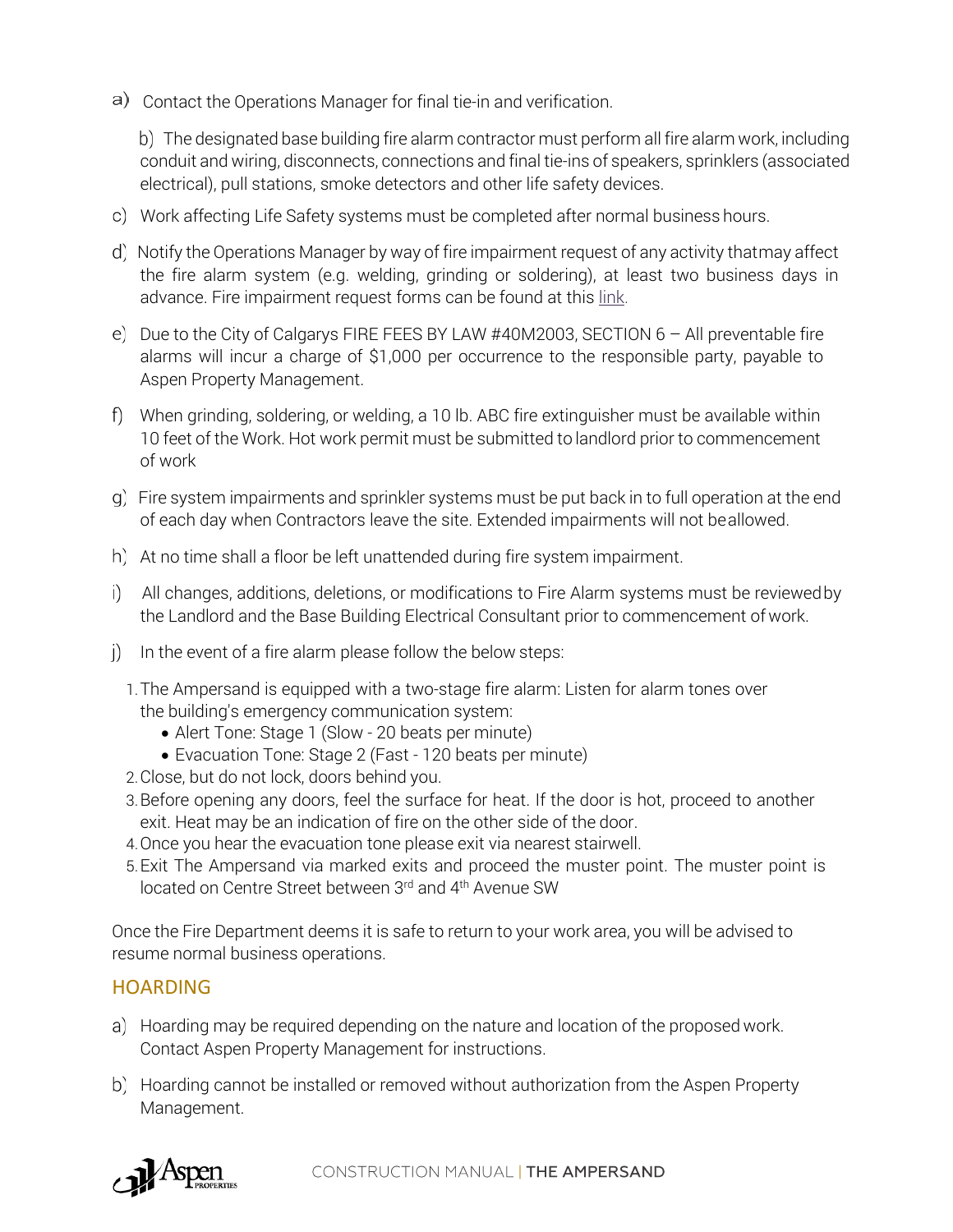- Hoarding doors must be closed at all times during construction. Hoarding locks and keyscan be obtained through the Operations Manager. Keys must be signed in and out on a daily basis, from the Security Concierge Desk.
- The exterior of the site and all site hoarding must be kept clean at all times.
- Advertising is not allowed without prior written consent from theProperty Manager.
- Contractor identification signage is not permitted.

# BASE BUILDING SYSTEMS

- Contact the Operations Manager for all work affecting Base Building HVAC, Electrical, Plumbing, Life Safety, Architectural or Structural Systems.
- b) Any furniture or millwork around radiation cabinets, or the base building HVAC system, must be designed to allow for adequate access to the cabinets and systems for maintenance.
- The potential for accidental power outages to large parts of the building exists. The Contractor is expected to use caution and inspect the work prior to energizing thesystem. Ensure only qualified personnel work on the electrical system.
- Contact the Operations Manager prior to tripping circuit breakers.
- Damages to landlord or existing tenant systems will be repaired by the landlord at the contractor's expense.
- Clean all air diffusers, grills, and perimeter radiant / induction units upon completion ofwork and prior to occupancy, to the satisfaction of the landlord.
- Welding within or on the premises must conform to specific guidelines regarding handlingof smoke, pressurized tanks, WHMIS, and fire alarm. Contact the Operations Manager for details.

#### Mechanical Specifications

- Avoid leaving VAV boxes uncontrolled and delivering air volume during modifications. This adversely affects our building static control. Temporarily cap supply air ductwork as necessary.
- Pneumatic thermostats to be removed and coiled up in ceiling to prevent damage
- Filters to be installed to keep induction coils clean, return air filter to be installed to eliminate dust from entering building duct systems
- Leak detection for any water supply line to be tied into base building BMS automation system or a local control of a shutoff valve
- If induction cabinets are to be painted, remove and prep as per Operation's instruction.
- Access panels to be provided within millwork where building services are located
- Add as built floor layouts to existing BMS
- Provide balancing reports when space is complete; balancing and calibration of new and reused / existing VAV's is to be included.

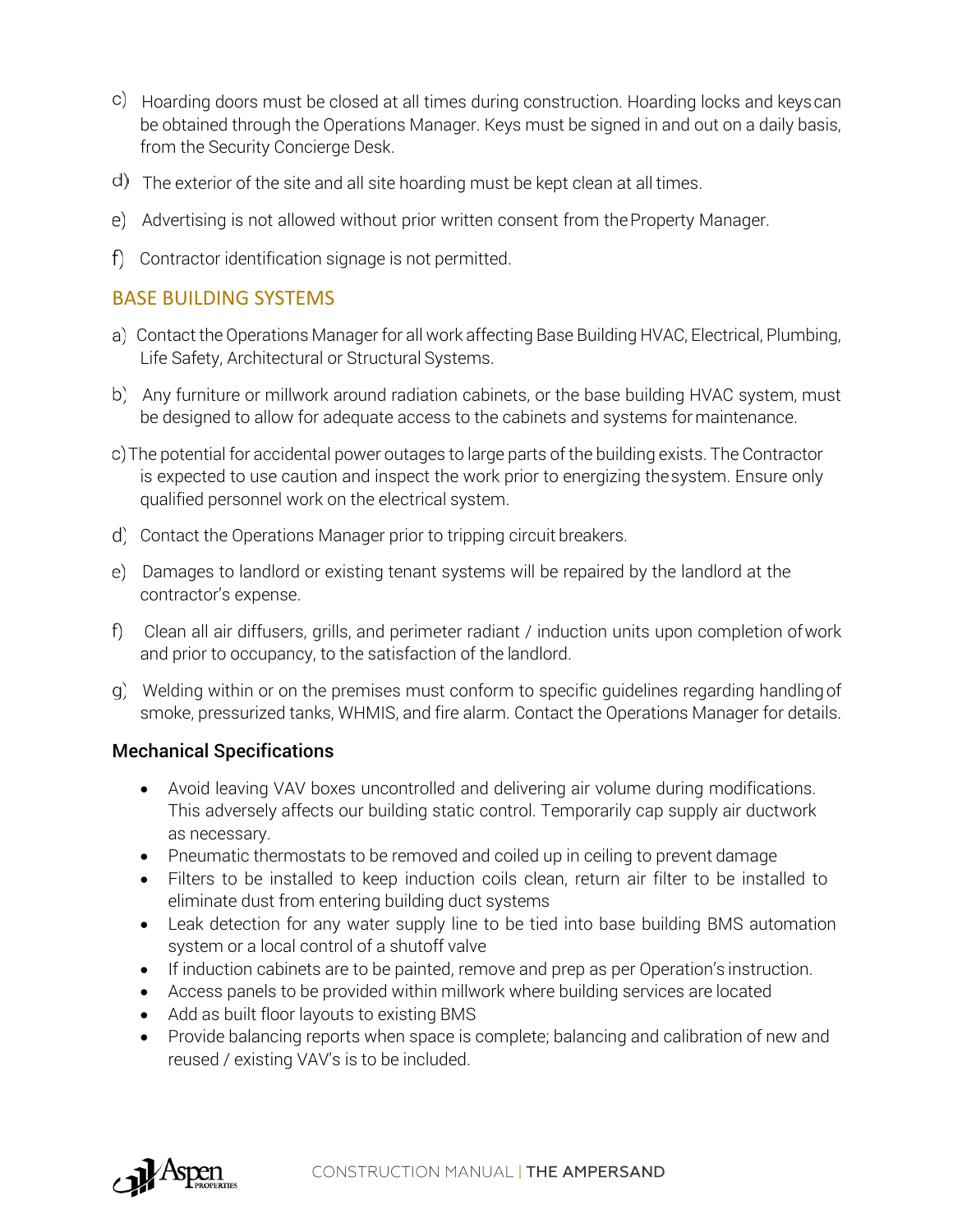# Electrical Specifications

- During demolition, currently used comms by building BMS, wireless internet switch, antennas and TELUS fibre are not to be removed or tampered with in any way unless specified by the landlord.
- Electrical room to be kept clean and free of debris
- Communication cabling, including but not limited to, voice, data and network must be run in the cable tray. Communications from the cable tray, for terminations to walls, can be run in conduit, fastened by straps or carlon using J Hooks.
- Contractor for access control is Delco Security. Please contact them for disconnection of access control to the entrance prior to demolition.
- Lighting control to come from 347V panel ONLY; no low voltage 120/208 V panels to be used for lighting. All lighting must be connected to the base building lighting control.
- Type AA Base Building LED Light fixtures removed and returned to landlord
- Base building consultants and engineers to be used for any fire alarm device removaland reinstallation

# **METERS**

Meters for gas, water and electrical may be required to monitor disproportionate utility consumption. Confirmation from Aspen Property Management is required. Refer to mechanical and electrical drawings for meter information. Meters shall have capability to be connected to the base building automation control system.

A specification sheet for each must be provided for approval.

#### METER AIR BALANCING

Upon completion of work, submit 2 copies of the Air Balancing Report to the Operations Manager. Air balancing must be done if any HVAC changes are made.

# ELECTRICAL POWER SHUTDOWNS

All requests for electrical power shutdowns must be made in writing and submitted for approval to the landlord, 15 days prior to the required shutdown. Refer to Item 1.3.5, "Electrical Changes that Require Base Building Shutdown," of the Tenant Design and Working Drawings. Cost varies as per occurrence.

# CONSTRUCTION CLEANING

- Cleaning necessitated by construction, must be coordinated with the building janitorial or contractor's janitorial company at tenant/contractor's expense.
- b) All efforts must be made by the contractor to contain debris/contaminants entering areas outside the work space. The landlord will clean at the contractor's expense.
- The following list represents the minimum standard for construction cleaning, prior totenant move-in:
	- Dust horizontal surfaces (windowsills, ledges, counters, cupboards, vents, etc.)

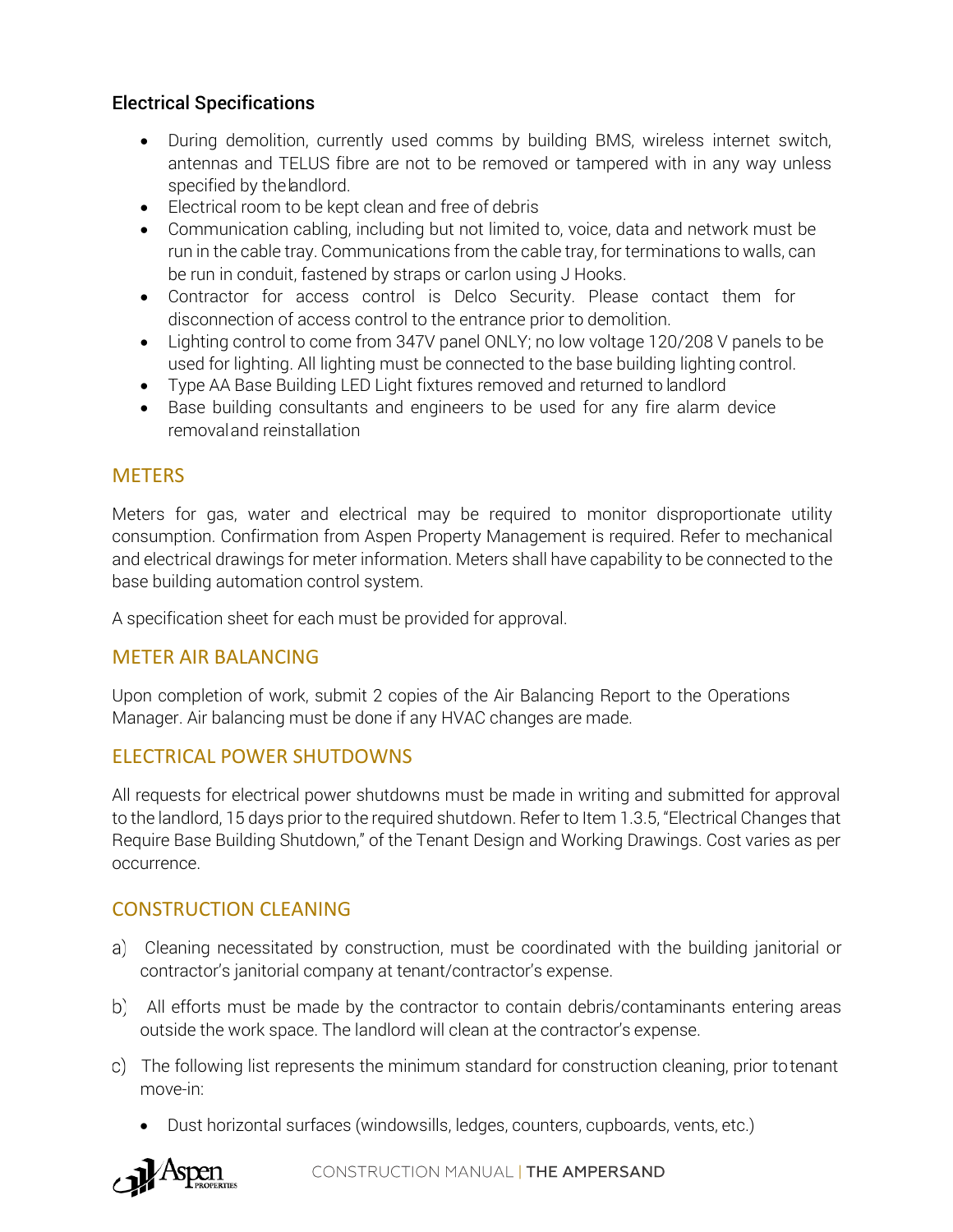- Clean interior windows and window frames
- Clean all doors and frames
- Clean all light lenses after construction is complete
- Spot wipe walls as required
- Clean kitchen sinks, fixtures, cupboards, cupboard interiors, appliances
- Total and complete cleaning of washrooms
- Vacuum all carpets
- Dust mop, wet mop, or, if necessary, strip, seal and wax all hard surface flooring
- Spot clean elevator doors as required
- Remove covers of perimeter radiation cabinets and/or induction cabinets andthoroughly clean inside-heating fins. Ensure both the inside and outside of the covers are cleaned.
- Maintain ceiling plenum clean and free of construction debris and off-cuts. Inspect upon completion of the project. Costs required to clean plenum areas will be charged back tothe tenant/contractor.

# OCCUPATIONAL HEALTH AND SAFETY

- The contractor must have in its possession, Safety Rules and Procedures that are in accordance with the Occupational Health and Safety Acts and the Worker's Compensation Board, and that are specific to the work being completed.
- b) It is the contractor's responsibility to ensure that its employees, sub-contractors, invitees, etc. comply with the contractor's published Safety Rules and Procedures. Failure to do so may result in the contractor being removed from the site.
- The contractor must provide certificates related to work they are completing i.e. Fall protection training for working at a height, WHMIS training and MSDS sheets formaterials.
- d) The Muster Point is located on Centre Street between 3rd and 4<sup>th</sup> Avenue SW. A detailed map is located below:



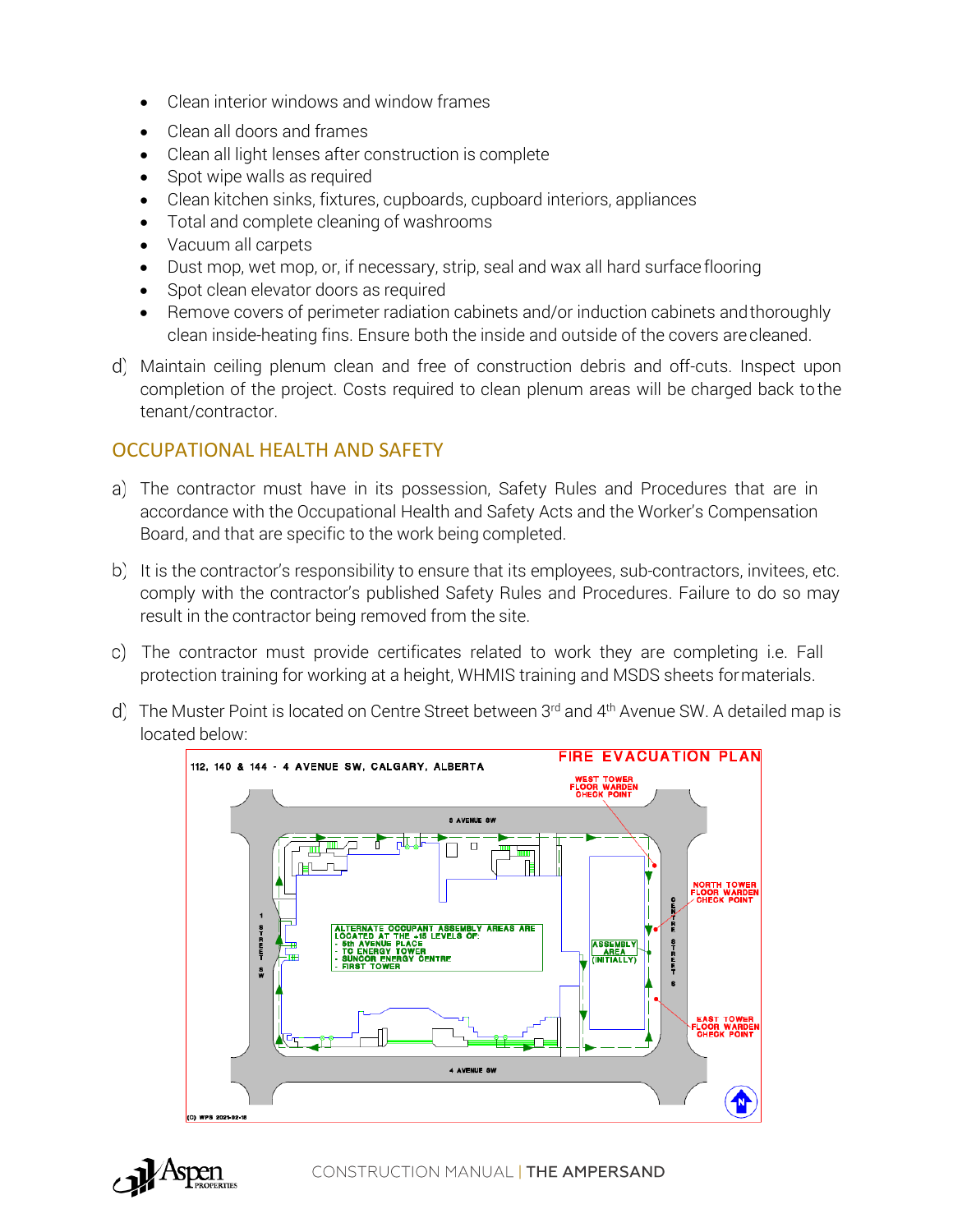#### ENFORCEMENT

It is the contractor's responsibility to enforce these rules with their employees and subtrades. Contractor's and their employees or sub trades are allowed only in those areas in which they are working. Contractor's, employees or subtrades found in unauthorized areas will be removed from the building.

The contractor must provide a copy of the contractors' safety procedures, evacuation plan, updated contact list and must have a contact list posted at entry/exit for any constructions areas and or working spaces.

#### **LANDLORD REPRESENTATIVES**

| General Manager                   | Donna Gardin             | 403.216.2247 |
|-----------------------------------|--------------------------|--------------|
| <b>Assistant Property Manager</b> | <b>Jordan Thomas</b>     | 403.216.5492 |
| Property Administrator            | <b>Christine Dickson</b> | 403.781.8520 |
| Property Administrator            | <b>Alison Cox</b>        | 403.231.4308 |
| <b>Operations Manager</b>         | <b>Randy Stewart</b>     | 403.508.5802 |
| <b>Operations Supervisor</b>      | <b>David Lennon</b>      | 587.390.0914 |
| Senior Building Operator          | <b>Larry Finley</b>      | 403.508.5804 |

*THE CONTRACTOR AND HIS EMPLOYEES WILL ADHERE TO ANY ADDITIONAL RULES AND REGULATIONS AS THEY MAY ARISE DURING THE COURSE OF CONSTRUCTION.*

I / WE HAVEREAD AND AGREE TO FOLLOW THE RULES AND REGULATIONS AS OUTLINED ABOVE DURING THE COURSE OF CONSTRUCTION:



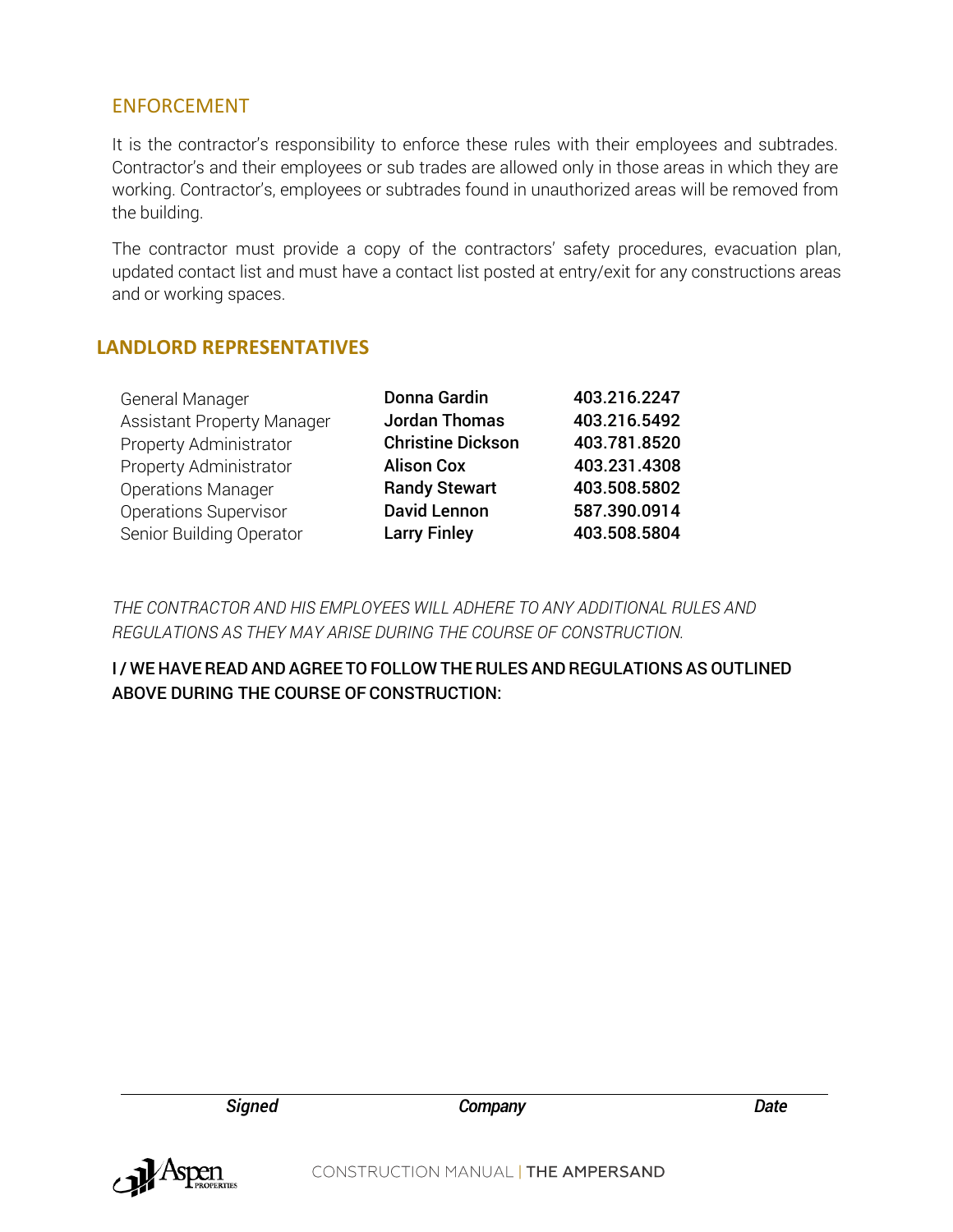### READY TO START CHECKLIST- Tenant Build

Prior to an approval being issued by the Landlord, a fully executed lease agreement, must be in possession of the landlord. In addition, the following items must be completed and submitted to the landlord's representative.

- ❑ Lease Agreement executed by the tenant and landlord
- ❑ Drawings, Specifications and Scope of Work as per pages 2-6 of this document
- ❑ Insurance Certificate per landlord's requirements
- ❑ Building Permit or copy of Building Permitapplication
- ❑ WCB Certificate of goodstanding
- ❑ List of contractors and trades to be used, including contact names and emergency cell phone numbers
- ❑ Detailed Construction Schedule
- ❑ Emergency Contact Numbers for all contractors and supervisors responsible for project
- $\Box$  Completed site meeting with the Landlord's Representative

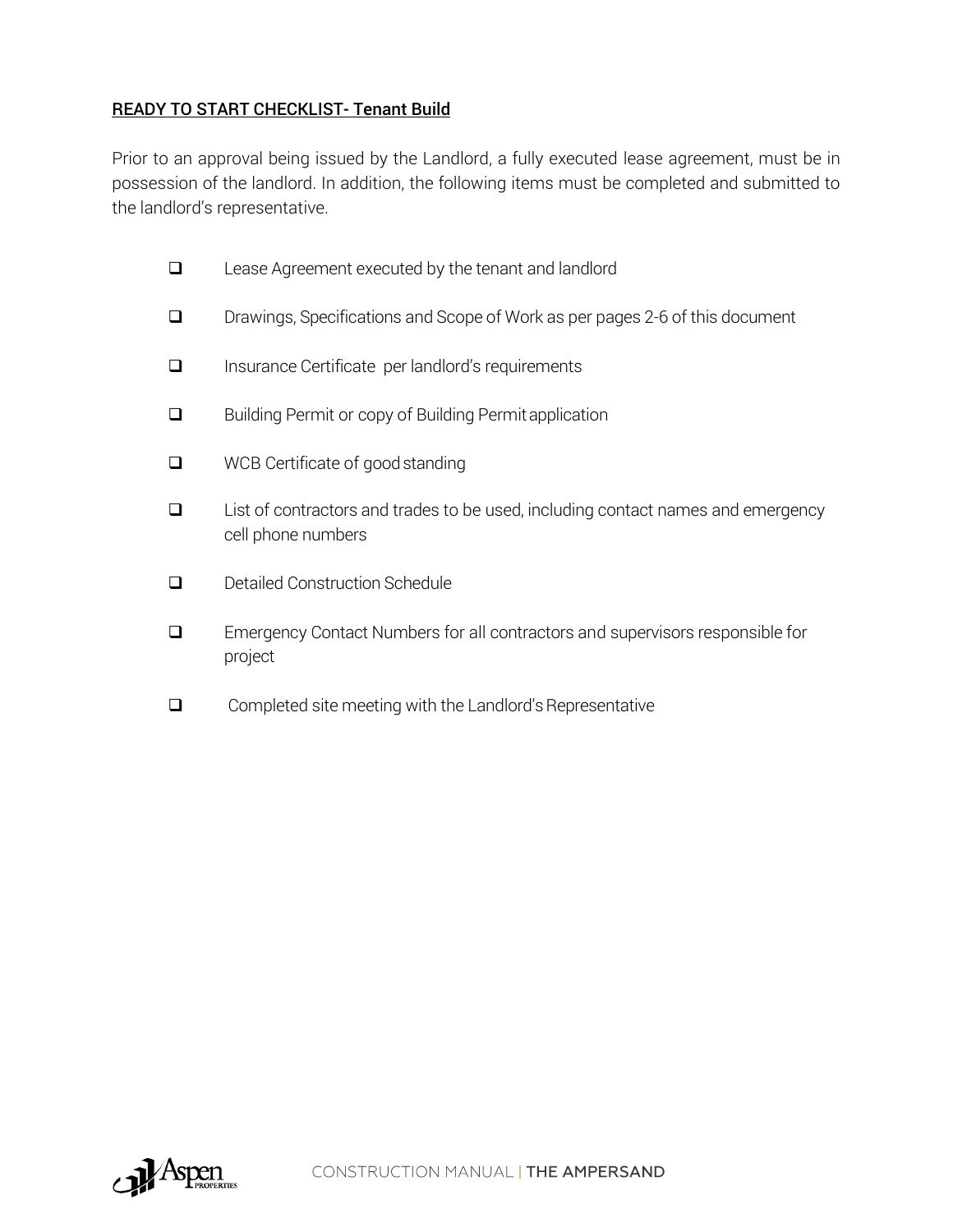#### CONSTRUCTION COMPLETION CHECKLIST

It is the tenant's/contractor's responsibility to ensure the construction has been completed in accordance with this document. The landlord, at the tenant's/contractor's expense, will complete items that remain incomplete. The following documents must be complete and submitted to the landlord.

| Fire Alarm and Life Safety Verification                                                                                                                                                    |  |  |
|--------------------------------------------------------------------------------------------------------------------------------------------------------------------------------------------|--|--|
| Air Balance Report as completed by the base building contractor or other approved contractor                                                                                               |  |  |
| Architect's Certificate of Completion                                                                                                                                                      |  |  |
| Final Electrical and Mechanical engineers sign-off stating work is completed in accordance<br>with design drawings and specifications                                                      |  |  |
| Copies of all permits and certificates related towork, including Occupancy Permit                                                                                                          |  |  |
| All manuals for equipment tied into any base building systems                                                                                                                              |  |  |
| <b>Statutory Declaration</b>                                                                                                                                                               |  |  |
| As-built Mechanical Drawings with the associated CAD and/or PDF version                                                                                                                    |  |  |
| PDF's are to be labeled as follows: Indicate "As-Builts" - Mechanical<br>Name of Contractor<br>Project Name, Floor and Address<br>Project Date (Month-Year)<br>Name of Company Prepared By |  |  |
| As-built Electrical Drawings with the associated CAD and/or PDF version                                                                                                                    |  |  |
| PDF's are to be labeled as follows: Indicate "As-Builts" - Electrical<br>Name of Contractor<br>Project Name, Floor and Address<br>Project Date (Month-Year)<br>Name of Company Prepared By |  |  |
|                                                                                                                                                                                            |  |  |

❑ All Pre-Occupancy cleaning must be completed

Until the above items are complete, tenant concerns related to comfort and cleanliness of the premises, will be the responsibility of the tenant. Aspen staff will only be able to respond on a "fee for service" basis.

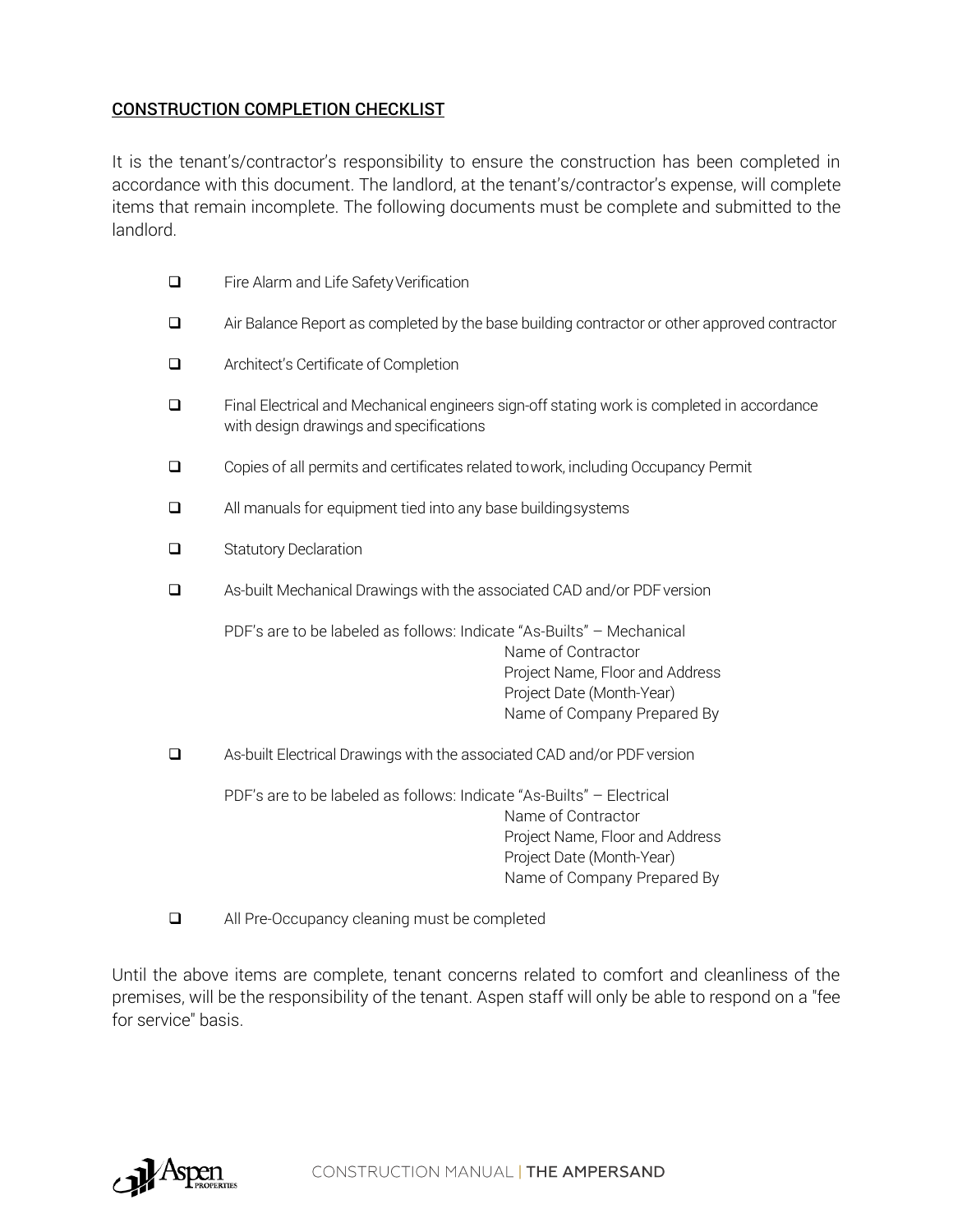#### SCHEDULE A

#### TENANT DESIGN AND WORKING DRAWINGS

Please submit for review, a detailed scope of work, CAD ver. 14 or later and three (3) sets of Tenant Design Working Drawings and Specifications of all work proposed within the leased premises. (A PDF version is also acceptable)

Landlord shall provide their drawing review within five (5) working days from receipt of the working drawings and specifications. One set of drawings to be returned and stamped "Reviewed" or a letter from the landlord with comments, if any, with the understanding that the drawings may be subject to change if requested.

Revised drawings are to include all the comments and corrections and a set of prints provided prior to commencing work. Drawings to be resubmitted shall be revised to conform to the requirements and re-submitted for subsequent landlord review. Any revisions to the Landlord reviewed drawings must be submitted for further review, and work must not proceed until the revised drawings are returned to the contractor.

A copy of the landlord-reviewed drawings must be kept on the job site for viewing throughout the construction period.

Additional or expanded information, for purposes of definition or clarification before giving approval may be required.

Working drawings should supply the information listed below.

#### *Complete Floor Plans (drawing scale of 1/8" = 1')*

- a) Location of all major fixed elements within the leased premisesdimensionally related to grid lines and demising partitions
- b) Location and layout of rooms of unusual loading concentrations such as centralized filing areas, UPS unit, air conditioning units, cable trays and calculations of unusual loadings in excess of 75 lbs. per square foot
- c) Location of power, telephone, data and communications outlets
- d) Room names and uses
- e) Floor materials and finishes throughout the premises
- f) Where the leased premises occupy less than a full floor, a drawing of the entire floor showing the location of leased premises and its relationship to the elevator lobby, exits, washrooms, etc. is required
- g) Partition types
- h) Location of exit lights
- i) Hardware schedule and keying requirements

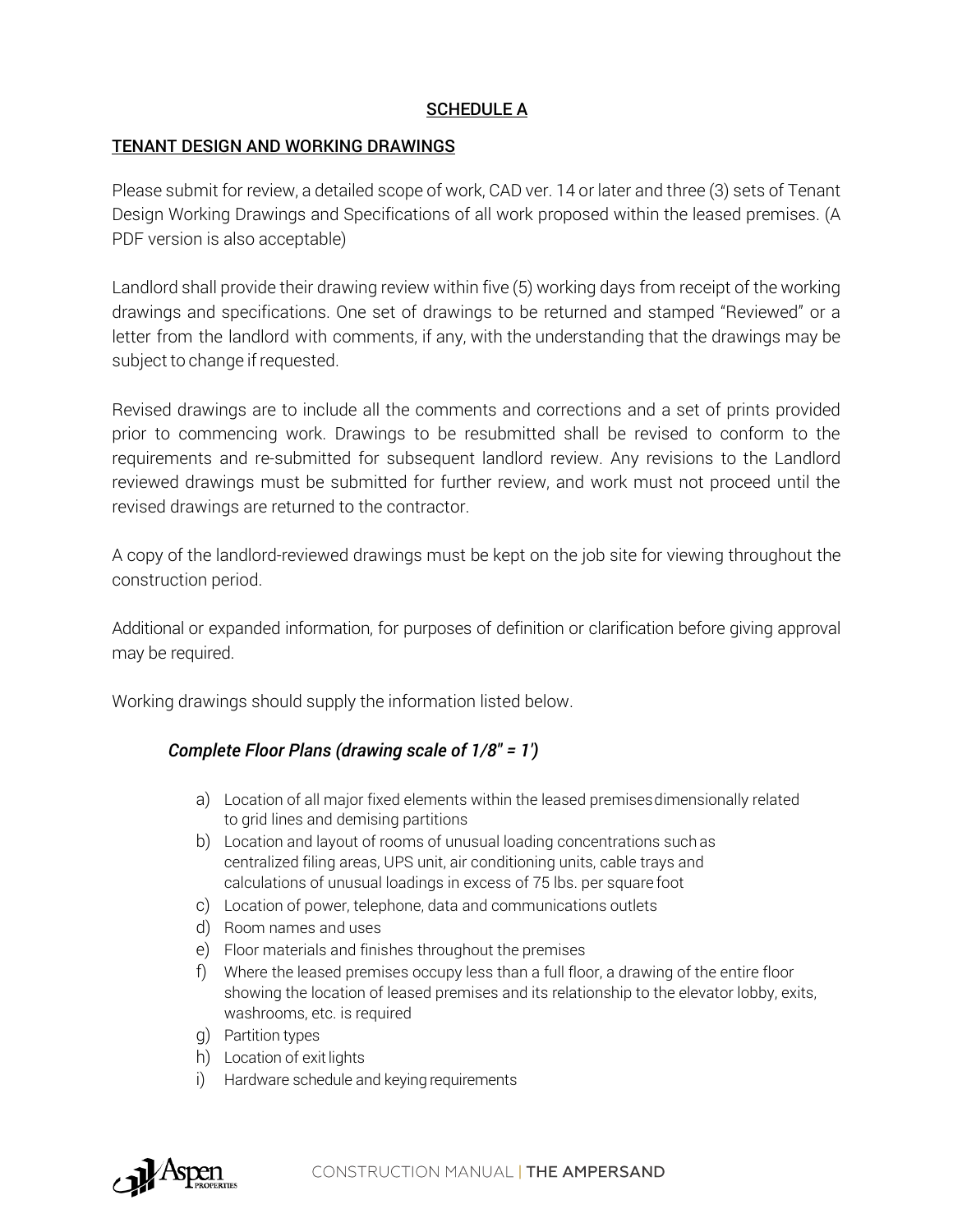# *Complete Reflected Ceiling Plans (scale: 1/8" = 1')*

*These should include lighting layout, ceiling pattern, materials and suspension system, and the types and wattage of any proposed special lighting fixtures. Also include:*

- a) Location and types of sound baffles above ceiling.
- b) The location of any access panel required to service building systems.

#### *Complete Construction Details*

These plans should be appropriately scaled and indicate methods of construction. *Complete Electrical, Mechanical, Sprinkler, Building Automation, Security, Communications, Data, Life Safety System Drawings* (scale: 1/8" =1') complete with engineer's stamp.

- a) Details of all alterations and all additions to the base building, as well as base building conditions, which remain unchanged.
- b) Details of all metering equipment changes to conform to base building standards.
- c) Details of all lighting control equipment changes to conform to base building standards.
- d) Details of breaking out receptacle panels from the lighting panels to conform to base building standards. Note: This is required to avoid the possibility of breakers being tripped due to a lighting equipment problem.
- e) Schedule for any changes to fire, sprinkler and securitysystems.
- f) Heat generating equipment, their specifications and heat output will be required on the mechanical drawings.
- g) Cooling generating equipment and cooling output will be required on the mechanical drawings.

#### *Electrical changes which Require Base Building Shutdown*

Submit a detailed plan for approval showing the amount of time required for the changes or additions as proposed on the electrical drawings and the preliminary work planned to minimize down time 15 days prior to the proposed shutdown.

Weekly meetings shall be setup by the project team until the completion of the shutdown. A plan to restore power to the building in case of emergency or problem will be developed in conjunction with the landlord.

A representative of the project management team is to be on site during the shut-down to ensure that any problems arising with the work being carried out can be resolved, thus avoiding the need for a second shutdown.

The project management Representative will be responsible to update their client on the status of the shutdown. All costs incurred as a result of the shut-down by the landlord will be charged to the project.

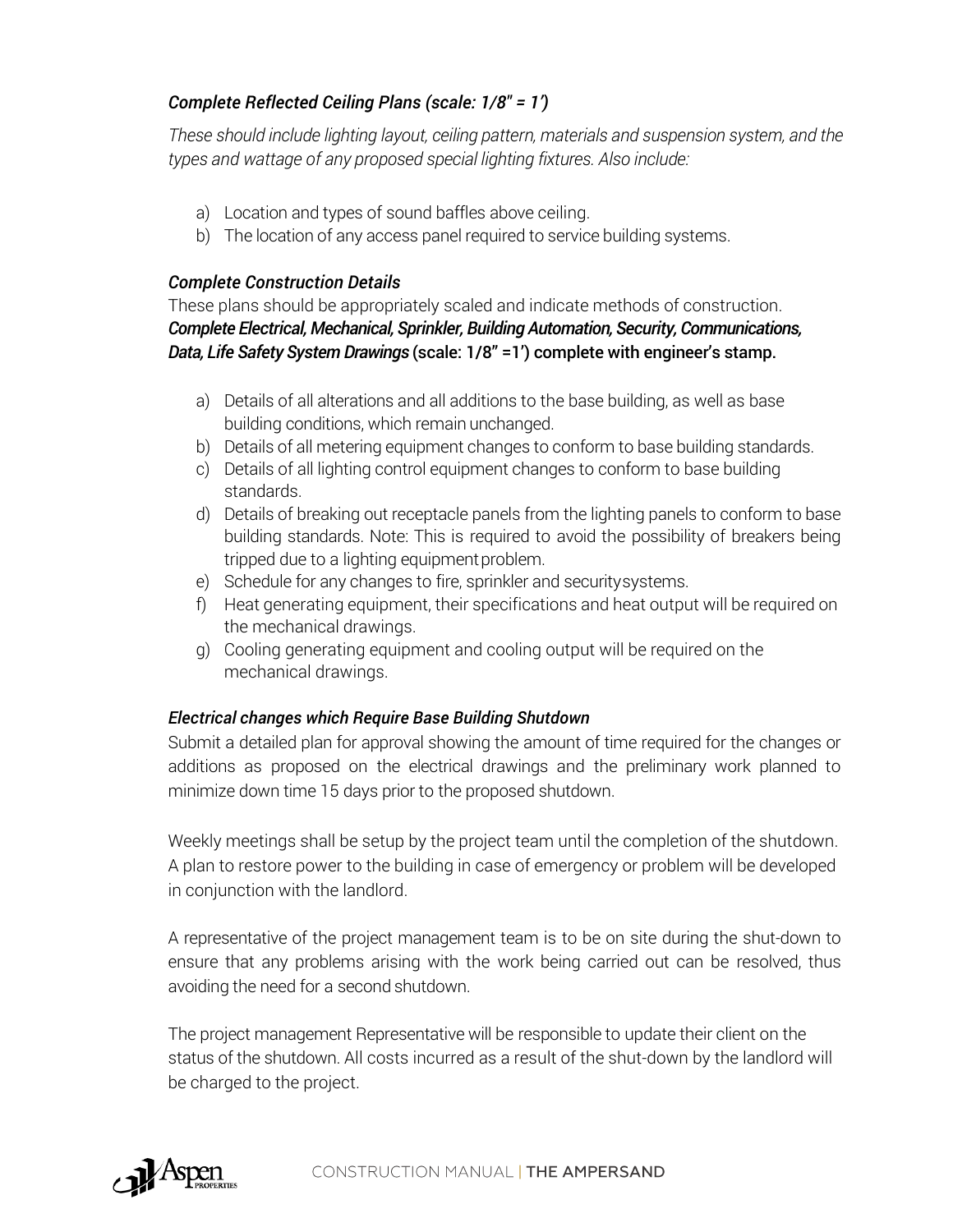#### *Complete Structural Drawings*

These drawings must be supplied where special conditions warrant their production i.e. openings in slabs, libraries, file rooms, vaults, etc.

Slab x-raying or other detective method must be approved by the landlord prior to being carried out. Submitted proposed locations and scheduling of the x-raying is required. A minimum of *72 hrs written notice* is required prior to x-raying. Upon completion, x-rays must be reviewed and approved by the landlord before any coring commences.

Upon completion of construction the tenant is responsible to submit "as built" Architectural, Electrical, Mechanical, Security, Communications, Data and Structural Drawings on CAD ver. 14 or later disk to the landlord for their records.

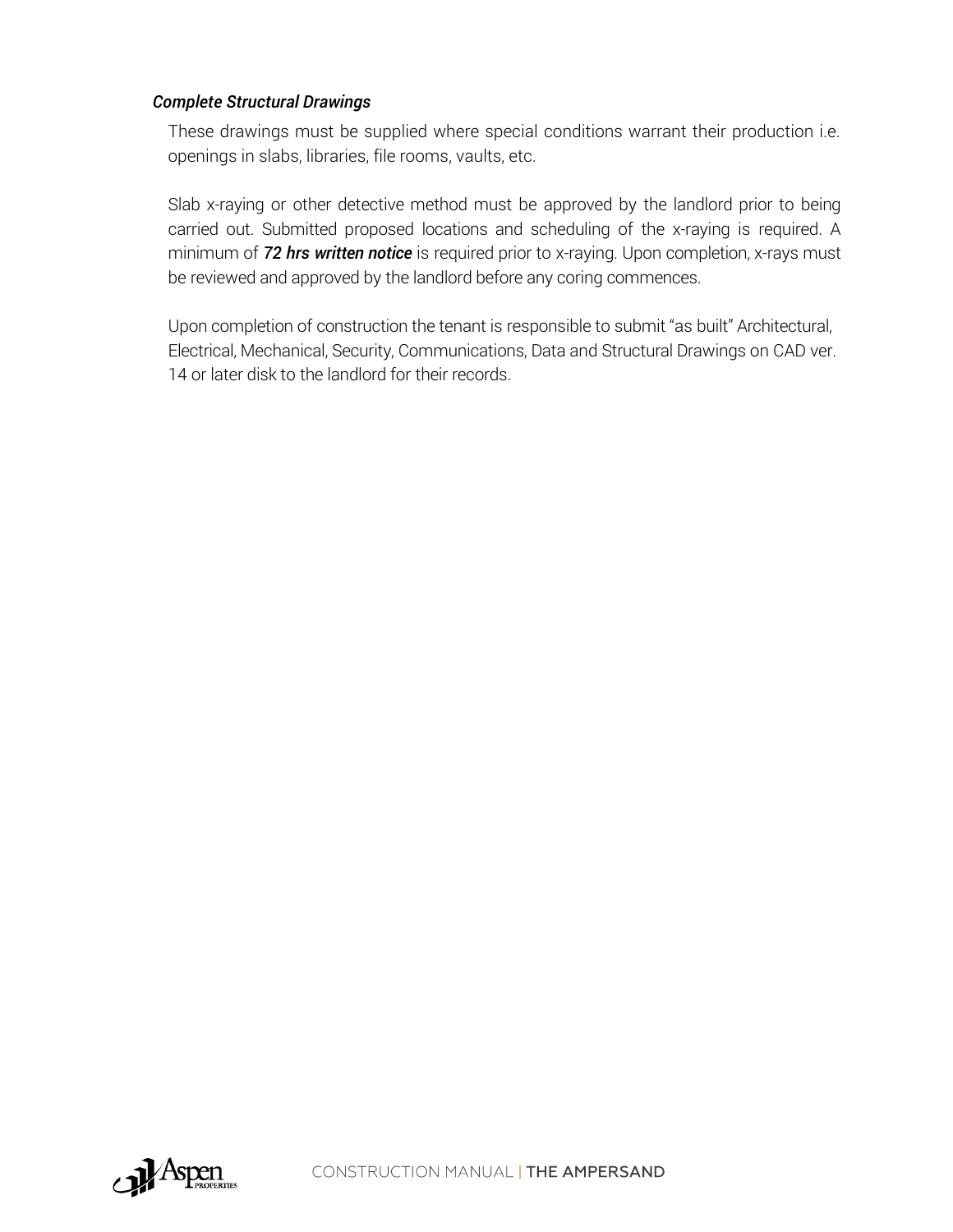# LIST OF PERTINENT/APPROVED CONTRACTORS

#### BASE BULDING CONSULTANTS

#### MECHANICAL

| <b>TMP Consulting Mechanical Engineers</b>      | Contact: | <b>Harry Wollin</b>     |
|-------------------------------------------------|----------|-------------------------|
| Email: harryw@tmpeng.ca                         | Tel:     | 403.259.6707            |
| <b>ELECTRICAL</b>                               |          |                         |
| <b>DesignCore</b>                               | Contact: | <b>Heath Weenk</b>      |
| Email: hweenk@designcore.ca                     | Tel:     | 403.269.2125            |
| <b>STRUCTURAL</b>                               |          |                         |
| <b>Entuitive: Consulting Engineers</b>          | Contact: | <b>Randy Thesen</b>     |
| Email: randy.thesen@entuitive.com               | Tel:     | 403.470.7549            |
| <b>Read Jones Christofferson</b>                | Contact: | <b>Bryan Colvin</b>     |
| Email: bcolvin@rjc.ca                           | Tel:     | 403.283.5073            |
| <b>ARCHITECTURAL</b>                            |          |                         |
| Spectrum Architecture Urban Design              | Contact: | <b>David Lachapelle</b> |
| Email: DavidL@SpectrumArch.ca                   | Tel:     | 403.457.4771            |
| GENERAL CONTRACTORS RECOMMENDED BY THE LANDLORD |          |                         |
| <b>Persimmon Contracting Ltd.</b>               | Contact: | <b>Richard Reynolds</b> |
| Email: richard@persimmoncontracting.com         | Tel:     | 403.242.4156            |
| <b>ABM General Contracting</b>                  | Contact: | <b>Allen Ackland</b>    |
| Email: al@abmgeneralcontracting.com             | Tel:     | 403.210.1877            |
| <b>Choice Contracting Ltd.</b>                  | Contact: | Kimberly Jensen         |
| Email: kimberly@choicecontractingltd.ca         | Tel:     | 403.248.1319            |
| <b>Cougar Contractors Ltd.</b>                  | Contact: | <b>Andy Voramwald</b>   |
| Email: a.voramwald@cougar-contractors.com       | Tel:     | 403.261.4774            |
| <b>Sifton Interlake Construction Ltd.</b>       | Contact: | <b>Daniel Meilleur</b>  |
| Email: dan.meilleur@telus.net                   | Tel:     | 403.243.1233            |
| <b>Dovetail Project Management</b>              | Contact: | <b>Scott Crews</b>      |
| Email: scott.crews@dovetailpm.ca                | Tel:     | 403.612.0948            |

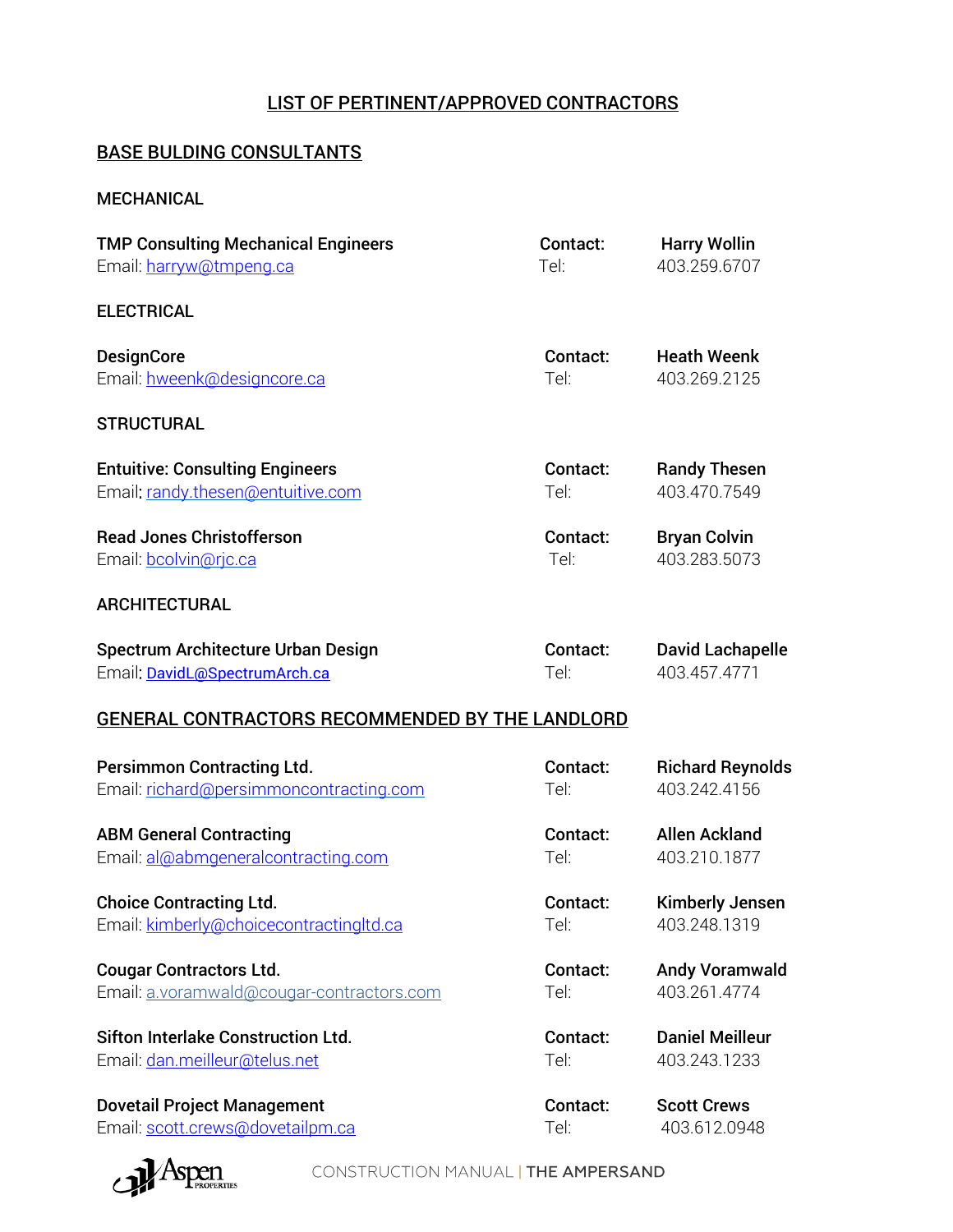| <b>Carlson Construction</b>                    | Contact: | <b>Ben Mclean</b>         |
|------------------------------------------------|----------|---------------------------|
| Email: bmclean@avcarlson.ca                    | Tel:     | 587.355.3030              |
| <b>Royal Construction Ltd.</b>                 | Contact: | <b>Kevin D. Kurucz</b>    |
| Email: kevin@royalconstruction.com             | Tel:     | 403.680.1425              |
| <b>E&amp;P Enterprises</b>                     | Contact: | <b>Chris Surowski</b>     |
| Email: chris.surowski@epenterprisesinc.ca      | Tel:     | 403.275.3755              |
| <b>APPROVED INTERIOR DESIGNERS</b>             |          |                           |
| <b>Walker Lawson Interior Design</b>           | Contact: | <b>Jane Lawson</b>        |
| Email: janel@walkerlawson.com                  | Tel:     | 403.232.6022 x223         |
| <b>Make Design</b>                             | Contact: | <b>Andrea Freeman</b>     |
| Email: af@makedesignlab.ca                     | Tel:     | 403.244.1208              |
| <b>Four Squares Interior Desgn</b>             | Contact: | <b>Susan Schulmeister</b> |
| Email: susan@foursquaresdesign.com             | Tel:     | 403.714.0128              |
| <b>Zeidler Architecture</b>                    | Contact: | <b>Carynne Chan</b>       |
| Email: cchan@zeidler.com                       | Tel:     | 403.781.4836              |
| SPRINKLER CONTRACTORS APPROVED BY THE LANDLORD |          |                           |
| <b>Constant Fire Protection Services</b>       | Contact: | <b>Wade Weatherbee</b>    |
| Email: waderw@telus.net                        | Tel:     | 587-317-2072              |
| <b>D.T. Fire Protection Systems</b>            | Contact: | <b>Tim Sylvestre</b>      |
| Email: tims.dtfire@telus.net                   | Tel:     | 403.569.1103              |
| <b>Vipond Fire Protection</b>                  | Contact: | <b>Account Manager</b>    |
| Email: info@vipond.ca                          | Tel:     | 403.253.6500              |
| <b>Troy Sprinkler Limited</b>                  | Contact: | <b>David McIlwrick</b>    |
| Email: david.mcilwrick@troysprinklers.com      | Tel:     | 403-547-1647              |
| <b>ELECTRICAL CONTRACTOR</b>                   |          |                           |
| Ainsworth                                      | Contact: | <b>Dale Frey</b>          |
| Email: dale.frey@ainsworth.com                 | Tel:     | 403.265.6750              |
| <b>Western Electrical Management Ltd.</b>      | Contact: | <b>Dale Kelly</b>         |

Email: [dkelly@westernelectrical.com](mailto:dkelly@westernelectrical.com) Tel: 403.312.0178

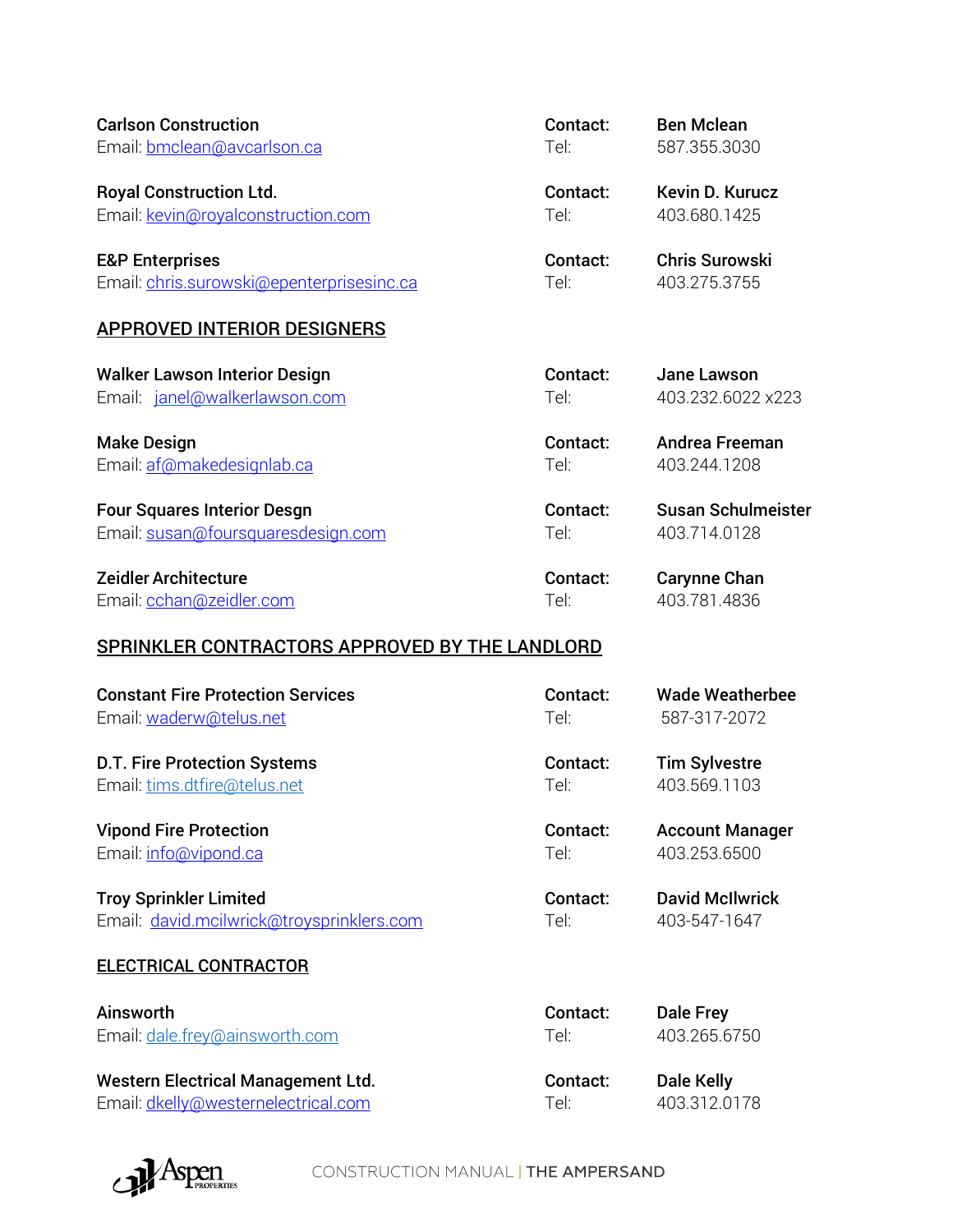| <b>Canem Systems</b>                                     | Contact: | <b>Joe Niosi</b>        |
|----------------------------------------------------------|----------|-------------------------|
| Email: injosi@canem.com or cqy.estimating@canem.com      | Tel:     | 403.640.5924            |
| <b>Unitech Electrical Contracting Inc.</b>               | Contact: | <b>Stuart Borthwick</b> |
| Email: sborthwick@unitechsystems.com                     | Tel:     | 403.619.8548            |
| <b>Black &amp; McDonald</b>                              | Contact: | <b>Mike Whitworth</b>   |
| Email: mwhitworth@blackandmcdonald.com                   | Tel:     | 403.569.4394            |
| <b>MECHANICAL CONTRACTOR &amp; HVAC SERVICE PROVIDER</b> |          |                         |
| Ainsworth                                                | Contact: | Jeremy Walker           |
| Email: Jeremy.walker@ainsworth.com                       | Tel:     | 403.265.5522            |
| Chisholm                                                 | Contact: | <b>Kevin Hadden</b>     |
| Email: kevinh@chisholmindustries.com                     | Tel:     | 403.279.7868            |
| <b>Black &amp; McDonald</b>                              | Contact: | <b>Mike Whitworth</b>   |
| Email: mwhitworth@blackandmcdonald.com                   | Tel:     | 403.569.4394            |
| <b>Arctic Air Refrigeration</b>                          | Contact: | <b>Scott Craig</b>      |
| Email: arctic_ac@telus.net                               | Tel:     | 403.233.7202            |
| <b>Arpi's Industries</b>                                 | Contact: | <b>Al Martin</b>        |
| Email: al.martin@arpis.com                               | Tel:     | 403.780.0955            |
| <b>Bailes Mechanical Ltd.</b>                            | Contact: | <b>Scott Riedliner</b>  |
| Email: scott@bailesmechanical.ca                         | Tel:     | 403.207.3290            |
| <b>BCK Mechanical Systems</b>                            | Contact: | <b>David Miller</b>     |
| Email: dave@bckmech.com                                  | Tel:     | 403.277.2270            |
| <b>Honeywell Building Solutions</b>                      | Contact: | <b>Gavin Rairie</b>     |
| Email: Gavin.rairie@honeywell.com                        | Tel:     | 403.888.1592            |
| <b>Windmill Mechanical Services Ltd.</b>                 | Contact: | <b>Hans Langejans</b>   |
| Email: hans@windmillmechanical.com                       | Tel:     | 403.735.0770            |
| <b>GLASS DOOR REPAIRS CONTRACTOR</b>                     |          |                         |
| <b>Evolution Glass</b>                                   | Contact: | <b>Richard Munro</b>    |
| Email: richard@evolutionglass.com                        | Tel:     | 403.250.2353            |

Alpine Glass Inc. **Contact:** Brian Berends Email: [brian.berends@alpineglass.ca](mailto:brian.berends@alpineglass.ca) Tel: 403.291.2205